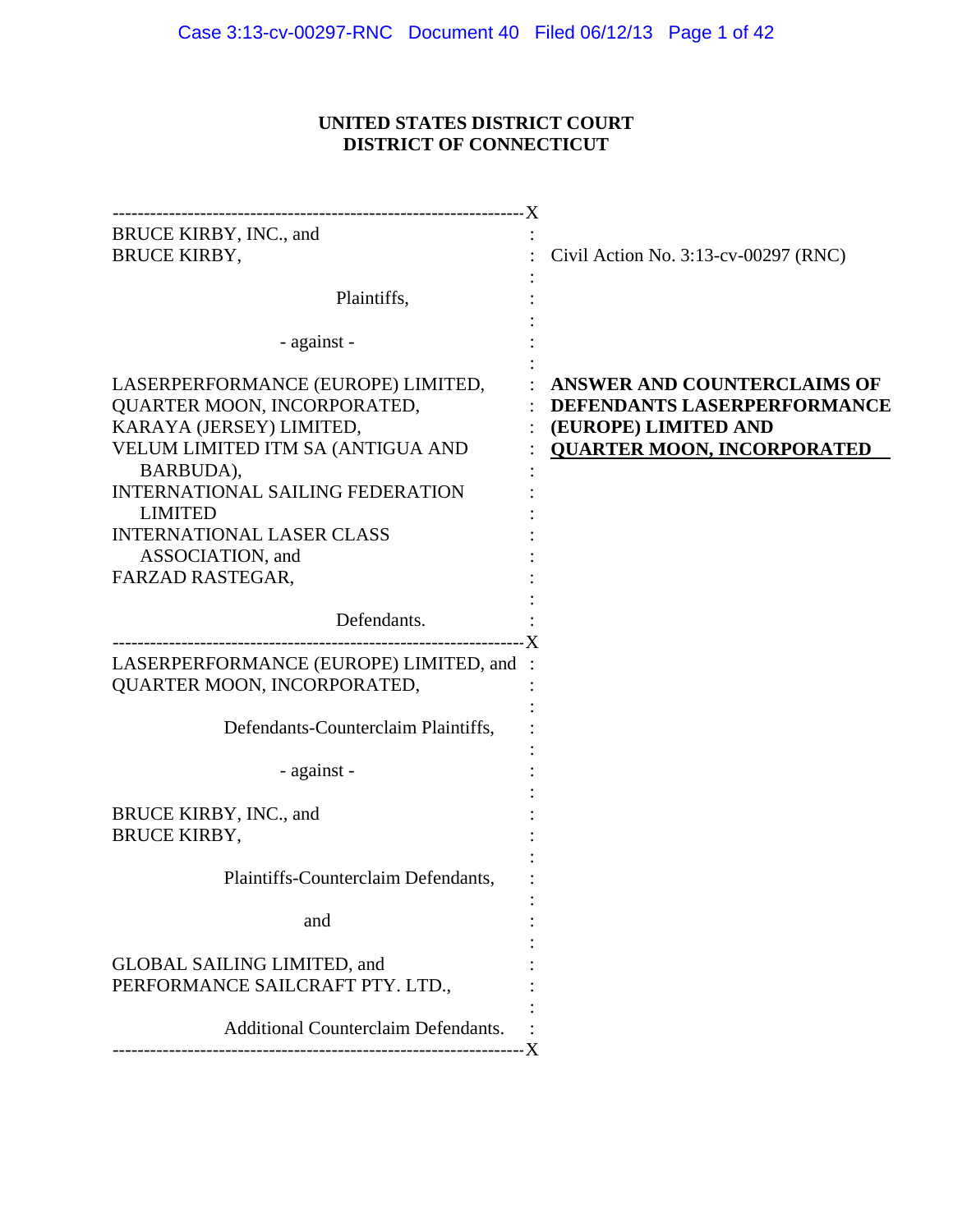Defendants LaserPerformance (Europe) Limited ("LaserPerformance") and Quarter Moon, Incorporated ("Quarter Moon") as and for their answer and counterclaims to the Amended Complaint (the "complaint"), of plaintiffs Bruce Kirby and Bruce Kirby, Inc. state as follows:

# **Introduction**

This case arises out of a scheme by plaintiffs Bruce Kirby and Bruce Kirby, Inc. ("BKI") and their foreign co-conspirators, Global Sailing Limited ("Global Sailing") and Performance Sailcraft Pty. Ltd. ("PSA") to force LaserPerformance and Quarter Moon out of business. The conspirators' first step toward that goal was to block LaserPerformance and Quarter Moon from building and selling the Laser, a small sailboat that is raced and enjoyed by tens of thousands of sailors at every level from novice to the Olympics. LaserPerformance, Quarter Moon and their predecessors have been building and selling Lasers since the 1980s. They are the licensees of the trademark LASER in the Americas and Europe, a trademark as to which Kirby and BKI have no rights.

The Laser was conceived in the late 1960s by Ian Bruce, a Canadian industrial designer known as the "Father of the Laser." Plaintiff Bruce Kirby created the line drawings, while Ian Bruce designed the rigging and Hans Fogh designed the sails. Kirby's so-called "design rights," if there ever were such rights, have long since expired. Likewise Kirby was not the author of the Laser Construction Manual as he asserts in his complaint. The Construction Manual was a collaborative work, developed over a number of years, to which Kirby was only one partial contributor.

It is the name Laser that distinguishes the boat and that has united an international class of recreational and racing sailors under the umbrella of the International Laser Class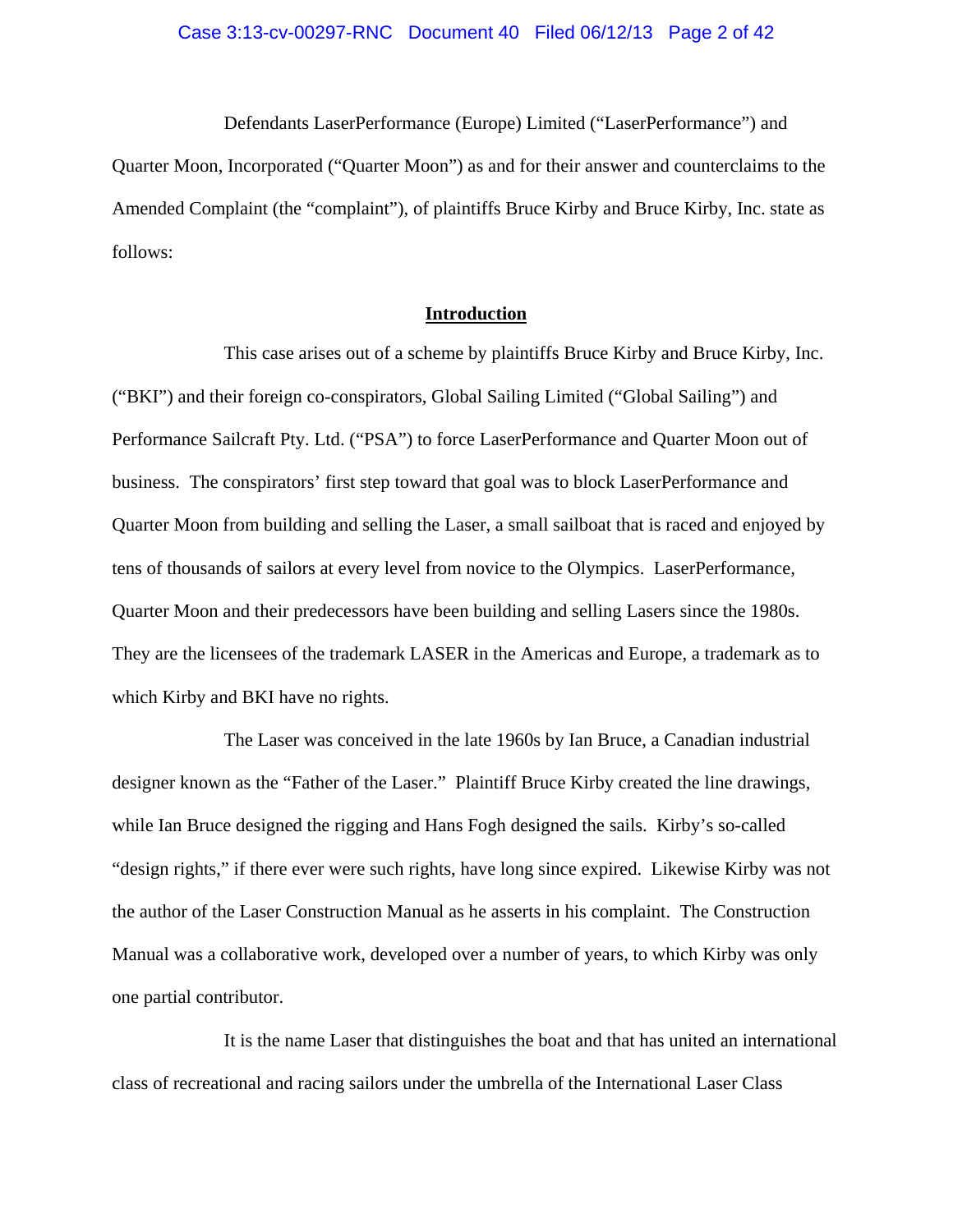## Case 3:13-cv-00297-RNC Document 40 Filed 06/12/13 Page 3 of 42

Association ("ILCA," a co-defendant in this case). The Laser class has thrived as a result of the years of investment by LaserPerformance and Quarter Moon in promoting regattas and participation in the class, including funding events throughout the world to make the class truly international.

In league with Global Sailing and PSA, Kirby and BKI have wrongfully interfered with the long-standing business of LaserPerformance and Quarter Moon in order to put them out of business, kill the Laser class and usurp the Laser trademark. To that end, Kirby, BKI and their co-schemers have purported to re-name the Laser as the "Kirby Torch." In recent months, they have launched a public campaign to recruit existing Laser owners to form a new class of sailboats (using the same old design) called the Torch. They have failed. Their new "class" has not been approved by the International Sailing Federation (defendant "ISAF"), the world governing body for the sport of sailing, which continues to support the Laser class.

Kirby's and BKI's efforts to destroy LaserPerformance and Quarter Moon commenced as early as 2008. Although Kirby and BKI were bound by contracts under which LaserPerformance and Quarter Moon built sailboats according to Kirby's co-design (the "Builder Agreements"), Kirby and BKI sold their rights and the contracts to Global Sailing in 2008 for more than \$2.6 million.

Global Sailing and its affiliate PSA hold the Laser trademark for use solely in Australia, New Zealand and Oceania. By assigning the contracts to Global Sailing, Kirby and BKI purported to give Global Sailing the additional power to control the manufacture and sale of Laser sailboats in the Americas, Europe, Africa and Asia. And, in short order, Global Sailing put its new-found power to the test. In May 2010, Global Sailing sent a notice purporting to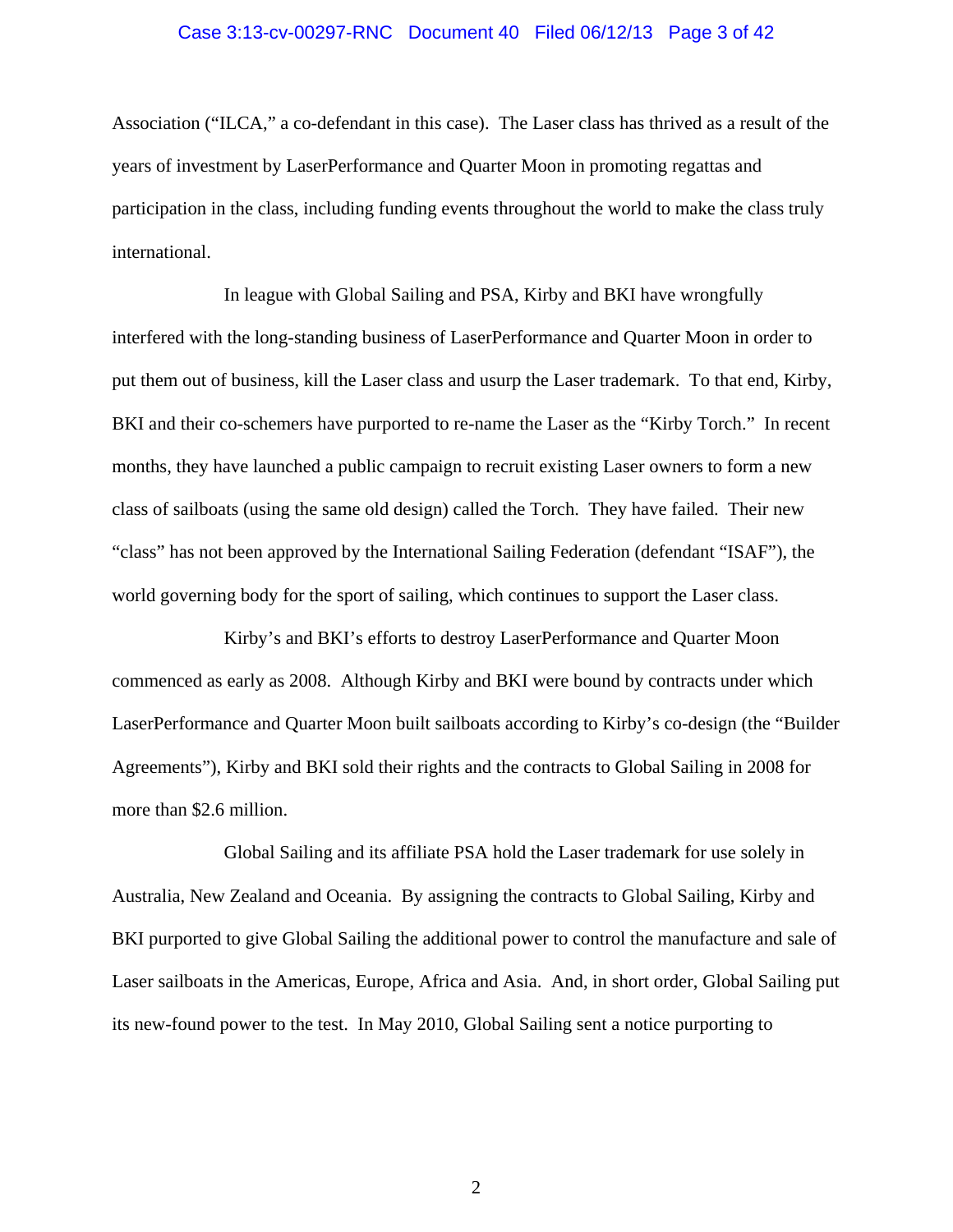#### Case 3:13-cv-00297-RNC Document 40 Filed 06/12/13 Page 4 of 42

terminate the contract with LaserPerformance for no cause, using a provision for not renewing the contract and ostensibly precluding LaserPerformance from manufacturing and selling Lasers.

Global Sailing then began soliciting dealers throughout the world to purchase PSA's Australian-built boats. When Global Sailing failed to create a worldwide market for PSA, it shifted to a new tactic.

First, Global Sailing and PSA unilaterally tried to get LaserPerformance to give up rights to build, market, distribute and sell Lasers in China in exchange for continued rights in Europe. When that failed, Global Sailing and PSA tried to force LaserPerformance's parent company to buy them out for the exorbitant sum of \$15 million for a business worth no more than \$2 million. That tactic was rejected. Then Kirby, BKI, Global Sailing and PSA joined forces to destroy LaserPerformance and Quarter Moon and, with them, the Laser class.

The instant action is just the latest gambit in that effort. It has been brought by the same lawyer, Wesley W. Whitmyer, Jr., Esq., who has represented Global Sailing, Kirby and BKI throughout the relevant events; and it is undoubtedly financed by Global Sailing. The complaint purports to state claims for the supposed misuse of Kirby's name and trademark in connection with the manufacture and sale of Lasers. But Laser Performance and Quarter Moon are not using Kirby's name in any way.

Despite the window dressing of federal statutory claims, the case is essentially a claim that LaserPerformance and Quarter Moon have breached post-termination obligations in the license agreements with Kirby and BKI. As set forth in detail in this Answer and Counterclaims, however, the defendants deny any such breach and deny that they have violated any federal statutes. Nor do the defendants owe any unpaid royalties to Kirby, BKI or Global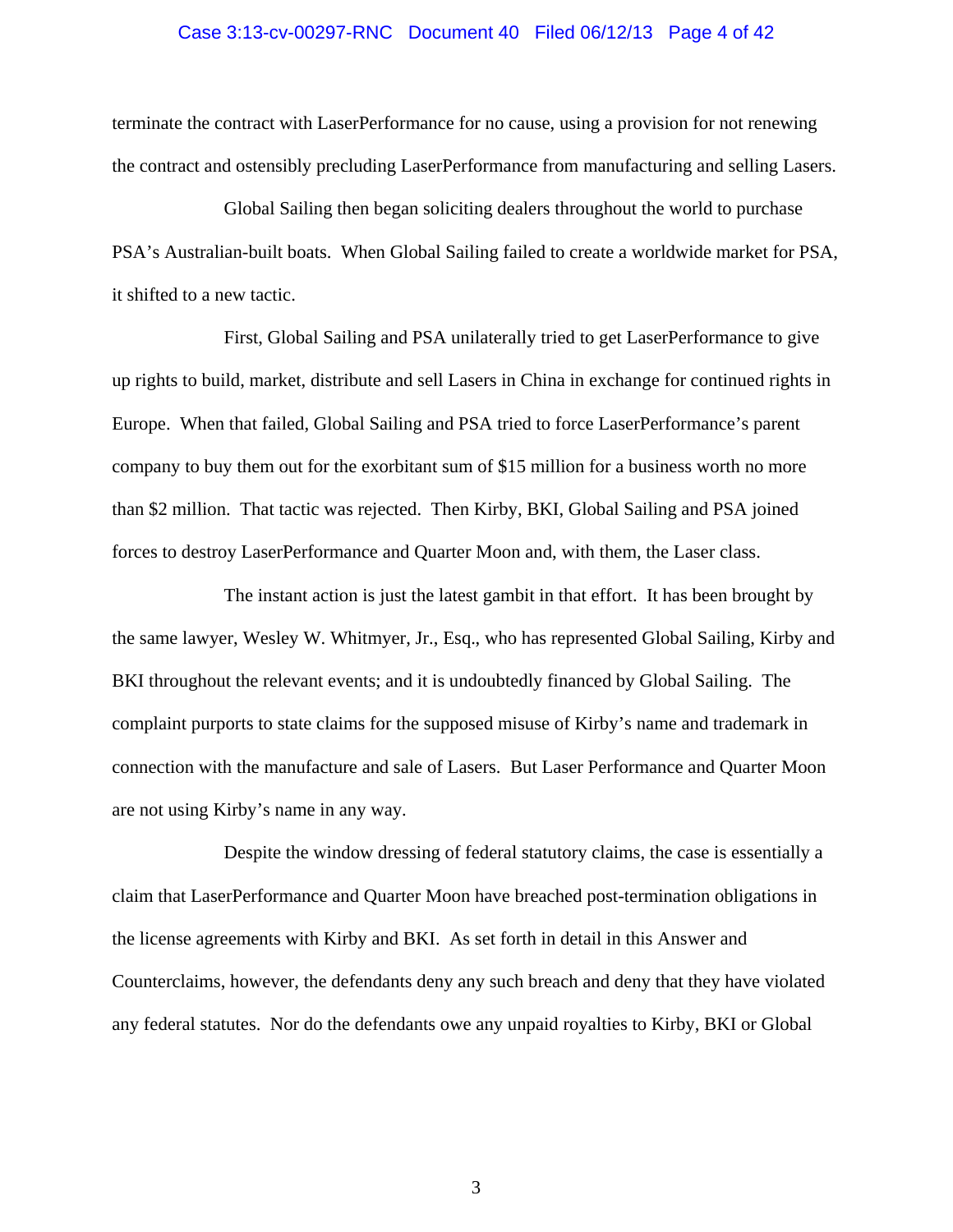#### Case 3:13-cv-00297-RNC Document 40 Filed 06/12/13 Page 5 of 42

Sailing. In fact, as demonstrated in the counterclaims, Kirby, BKI and Global Sailing were overpaid.

The real case here is in the counterclaims of LaserPerformance and Quarter Moon against Kirby, BKI, Global Sailing and PSA. Those counterclaims seek to end the predatory behavior of Kirby, BKI and their co-conspirators that have resulted in damages to LaserPerformance and Quarter Moon of more than \$10 million. The counterclaims also seek damages for Kirby's and BKI's breach of the Builder Agreements as well as their blatant failure to keep confidential the Laser Construction Manual by copyrighting it in violation of their own confidentiality agreement. That breach alone resulted in millions of dollars of damages to LaserPerformance and Quarter Moon. Accordingly, defendants LaserPerformance and Quarter Moon request that the Court dismiss Kirby's and BKI's complaint and enter judgment in their favor on the counterclaims.

#### **ANSWER**

Defendants LaserPerformance and Quarter Moon deny the allegations in the "Introduction" to the complaint and respond as follows to its numbered paragraphs:

## **As To "Jurisdiction And Venue"**

1. The allegations contained in paragraph 1 of the complaint purport to state conclusions of law, as to which no response is required.

2. Deny the allegations contained in paragraph 2 of the complaint except admit that plaintiffs purport to assert jurisdiction under Conn. Gen. Stat. § 52-59b.

3. The allegations contained in paragraph 3 of the complaint purport to state conclusions of law, as to which no response is required.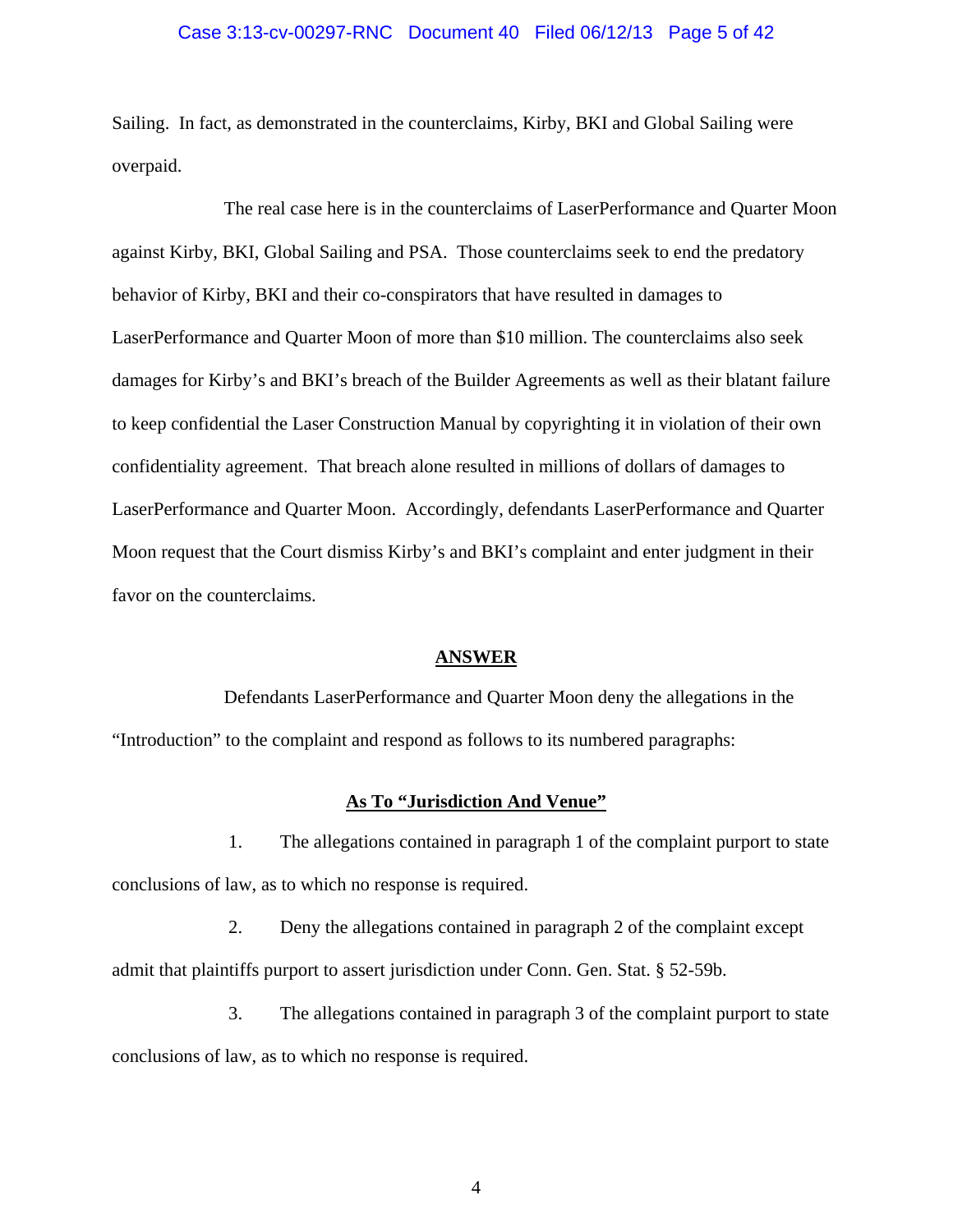### **As To "The Parties"**

4. Deny knowledge or information sufficient to form a belief as to the truth of the allegations in paragraph 4 of the complaint.

5. Deny knowledge or information sufficient to form a belief as to the truth of the allegations in paragraph 5 of the complaint, except admit that plaintiff Bruce Kirby is an individual.

6. Admit that LaserPerformance is incorporated under the laws of England and Wales, and that LaserPerformance has a place of business at StationWorks, Long Buckby, Northampton, NN6 7PF, England, United Kingdom and deny the remaining allegations in this paragraph.

7. Admit the allegations in paragraph 7 of the complaint.

8. Admit, on information and belief, the allegations in the first sentence of paragraph 8 of the complaint and deny the remaining allegations.

9. Admit, on information and belief, the allegations in the first sentence of paragraph 9 of the complaint and deny the remaining allegations.

10. Admit, on information and belief, that defendant Rastegar is an individual residing at 30 Broad Street, Weston, Connecticut and deny the remaining allegations in paragraph 10 of the complaint.

11. Deny knowledge or information sufficient to form a belief as to the truth of the allegations in paragraph 11 of the complaint.

12. Deny knowledge or information sufficient to form a belief as to the truth of the allegations in paragraph 12 of the complaint.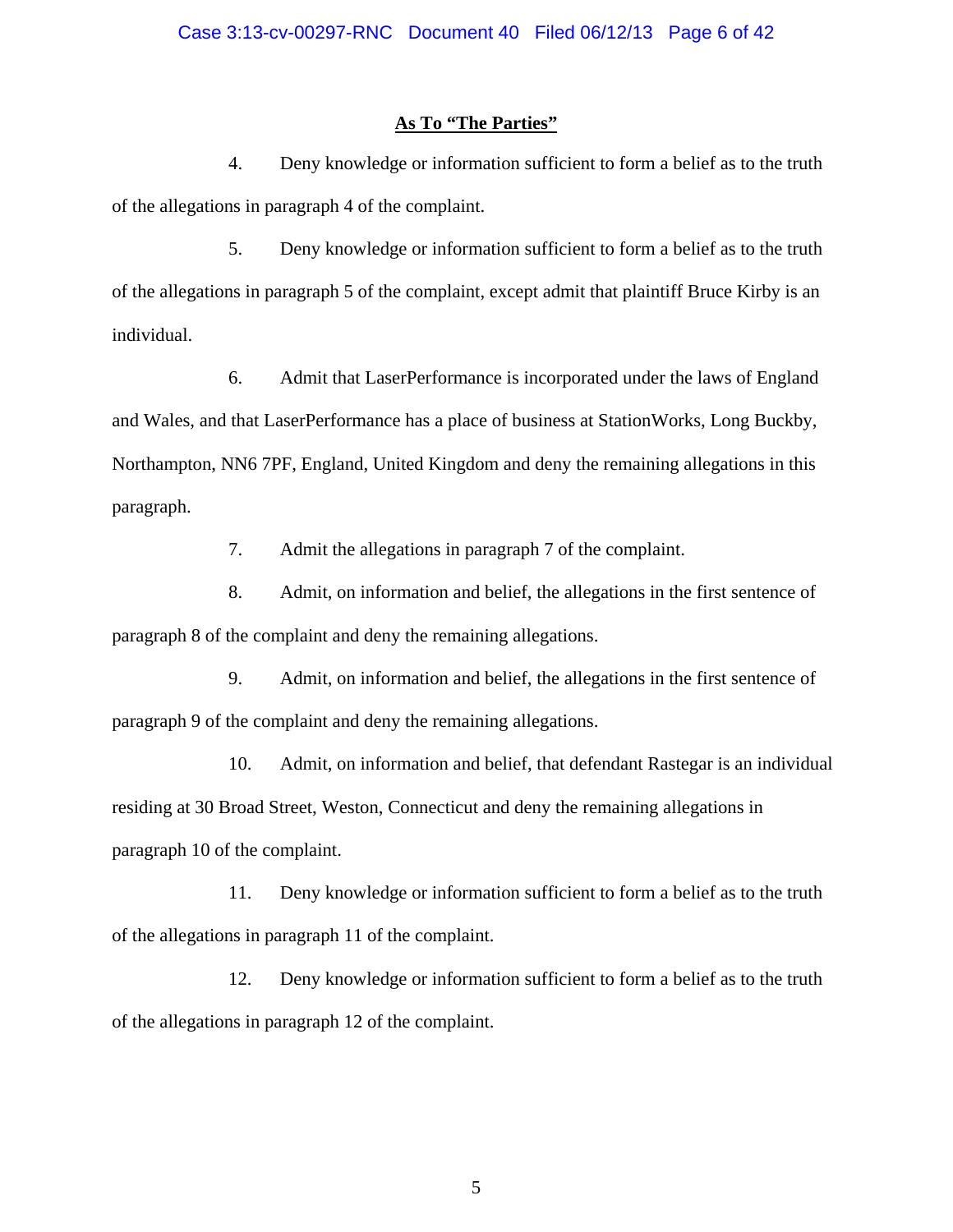## **As To "Background"**

13. Admit, on information and belief, that Kirby was one of the co-designers of the sailboat depicted in Exhibit 1 to the complaint and deny the remaining allegations in paragraph 13 of the complaint.

14. Deny knowledge or information sufficient to form a belief as to the truth of the allegations in paragraph 14 of the complaint.

15. Admit, on information and belief, the allegations in paragraph 15 of the complaint.

16. Deny knowledge or information sufficient to form a belief as to the truth of the allegations in paragraph 16 of the complaint.

17. Deny knowledge or information sufficient to form a belief as to the truth of the allegations in paragraph 17 of the complaint.

18. Deny knowledge or information sufficient to form a belief as to the truth of the allegations in paragraph 18 of the complaint.

# **As To "ISAF Agreement"**

19. Refer to the November 30, 1983 Agreement among Kirby, BKI, the International Yacht Racing Union, the International Laser Class Association, IYRU Holdings Limited and Laser International Holdings (1983) Limited (the "ISAF Agreement") for its contents and deny that "Performance Sailcraft, Inc." is a party to that agreement.

20. Refer to the ISAF Agreement for its contents.

21. Refer to the ISAF Agreement for its contents.

22. Admit, on information and belief, the allegations in paragraph 22 of the

complaint.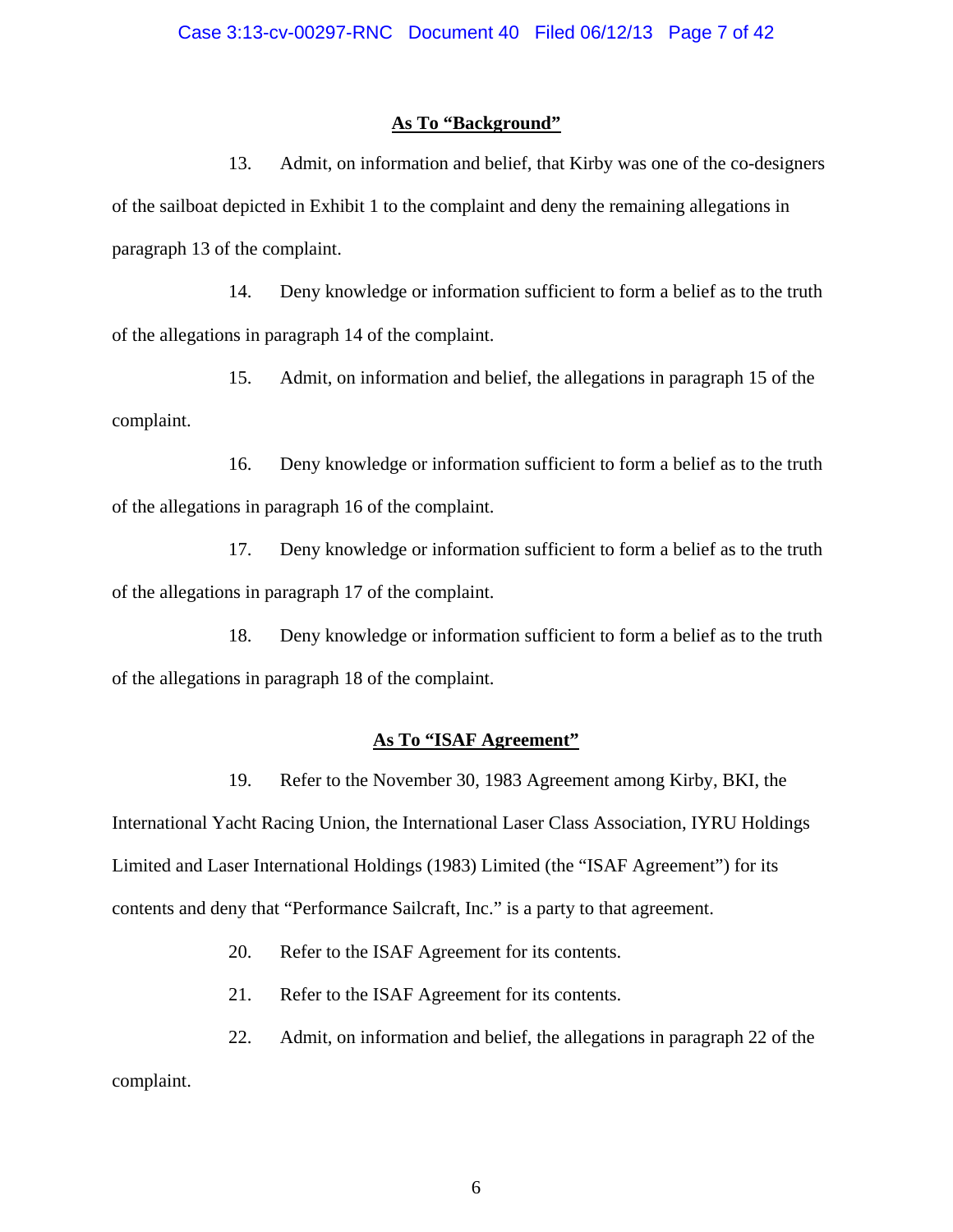## **As To "1983 Builder Agreement"**

23. Refer to the July 11, 1983 license agreement between Kirby, BKI and

Brook Shaw Motor Services Ltd. (the "1983 Builder Agreement") for its contents.

24. Refer to the 1983 Builder Agreement for its contents.

25. Refer to the August 30, 1995 Agreement Amending License between BKI and Performance Sailcraft Europe Limited for its contents.

26. Refer to the May 3, 2005 Amendment between Kirby, BKI and

Performance Sailcraft Europe Limited for its contents.

27. Refer to the June 16, 2005 Amendment between Kirby, BKI and Performance Sailcraft Europe Limited for its contents.

28. Defendant LaserPerformance denies the allegations in paragraph 28 of the complaint. Defendant Moon Quarter denies knowledge or information sufficient to form a belief as to the truth of the allegations in paragraph 28 of the complaint.

29. Deny knowledge or information sufficient to form a belief as to the truth of the allegations in paragraph 29 of the complaint.

30. Deny knowledge or information sufficient to form a belief as to the truth of the allegations in paragraph 30 of the complaint.

31. Defendant LaserPerformance denies that Kirby or BKI are entitled to any royalties and therefore denies allegations contained in paragraph 31 of the complaint. Defendant Quarter Moon denies knowledge or information sufficient to form a belief as to the truth of the allegations in paragraph 31 of the complaint.

32. Defendant LaserPerformance denies the allegations contained in paragraph 32 of the complaint. Defendant Quarter Moon denies knowledge or information sufficient to form a belief as to the truth of the allegations in paragraph 32 of the complaint.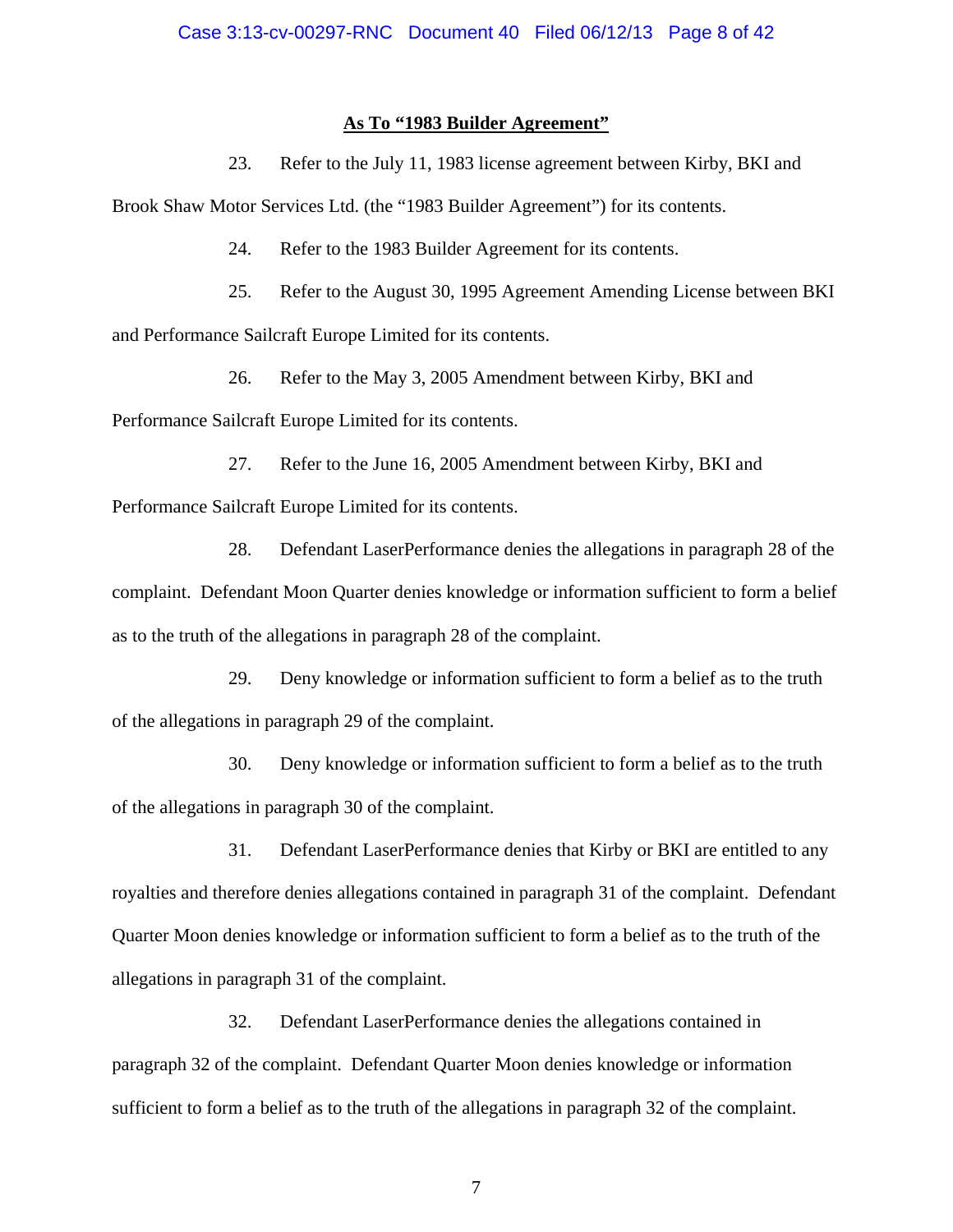33. Deny the allegations contained in paragraph 33 of the complaint.

# **As To "1983 Builder Agreement"**

34. Refer to the March 31, 1989 license agreement between Kirby, BKI and PY Small Boat, Inc. (the "1989 Builder Agreement") for its contents.

35. Refer to the 1989 Builder Agreement for its contents.

36. Deny knowledge or information sufficient to form a belief as to the truth of the allegations in paragraph 36 of the complaint.

37. Refer to the March 25, 1997 Amendment to License between BKI and Sunfish/Laser Inc., for its contents.

38. Defendant Quarter Moon denies the allegations in paragraph 38 of the complaint. Defendant LaserPerformance denies knowledge or information sufficient to form a belief as to the truth of the allegations in paragraph 38 of the complaint.

39. Deny the allegations contained in paragraph 39 of the complaint.

40. Deny that any such notice was required and therefore deny the allegations in paragraph 40 of the complaint.

41. Deny knowledge or information sufficient to form a belief as to the truth of the allegations in paragraph 41 of the complaint.

42. Defendant Quarter Moon denies that Kirby or BKI are entitled to any royalties and therefore denies the allegations contained in paragraph 42 of the complaint. Defendant LaserPerformance denies knowledge or information sufficient to form a belief as to the truth of the allegations in paragraph 42 of the complaint.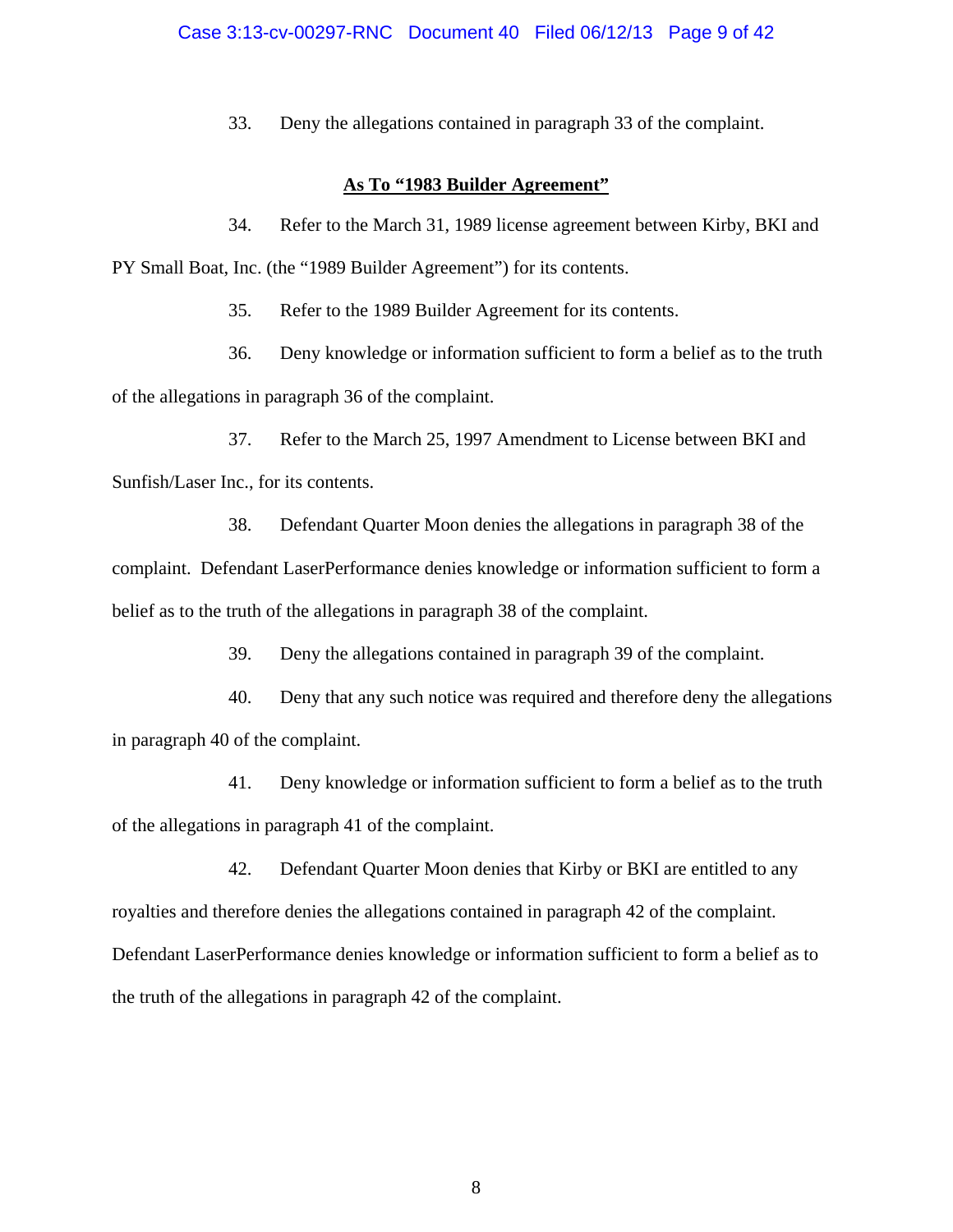#### Case 3:13-cv-00297-RNC Document 40 Filed 06/12/13 Page 10 of 42

43. Defendant Quarter Moon denies the allegations contained in paragraph 43

of the complaint. Defendant LaserPerformance denies knowledge or information sufficient to form a belief as to the truth of the allegations in paragraph 30 of the complaint.

44. Deny the allegations contained in paragraph 44 of the complaint.

## **As To "Laser Trademark"**

45. Admit, on information and belief, the truth of the allegations in paragraph 45 of the complaint.

46. Deny the allegations contained in paragraph 46 of the complaint.

47. Admit, on information and belief, the truth of the allegations in paragraph 47 of the complaint.

48. Admit, on information and belief, the truth of the allegations in paragraph 48 of the complaint.

49. Deny knowledge or information sufficient to form a belief as to the truth of the allegations in paragraph 49 of the complaint.

50. Refer to the 1983 and 1989 Builder Agreements and the ISAF Agreement for their contents.

#### **As To "Termination Of The 1989 Builder Agreement"**

51. Refer to the July 17, 2012 letter from Kirby and BKI to Quarter Moon for its contents.

52. Refer to the October 11, 2012 letter from Kirby and BKI to Quarter Moon for its contents.

53. Defendant Quarter Moon denies that Kirby or BKI are entitled to royalties and therefore denies the allegations contained in paragraph 53 of the complaint. Defendant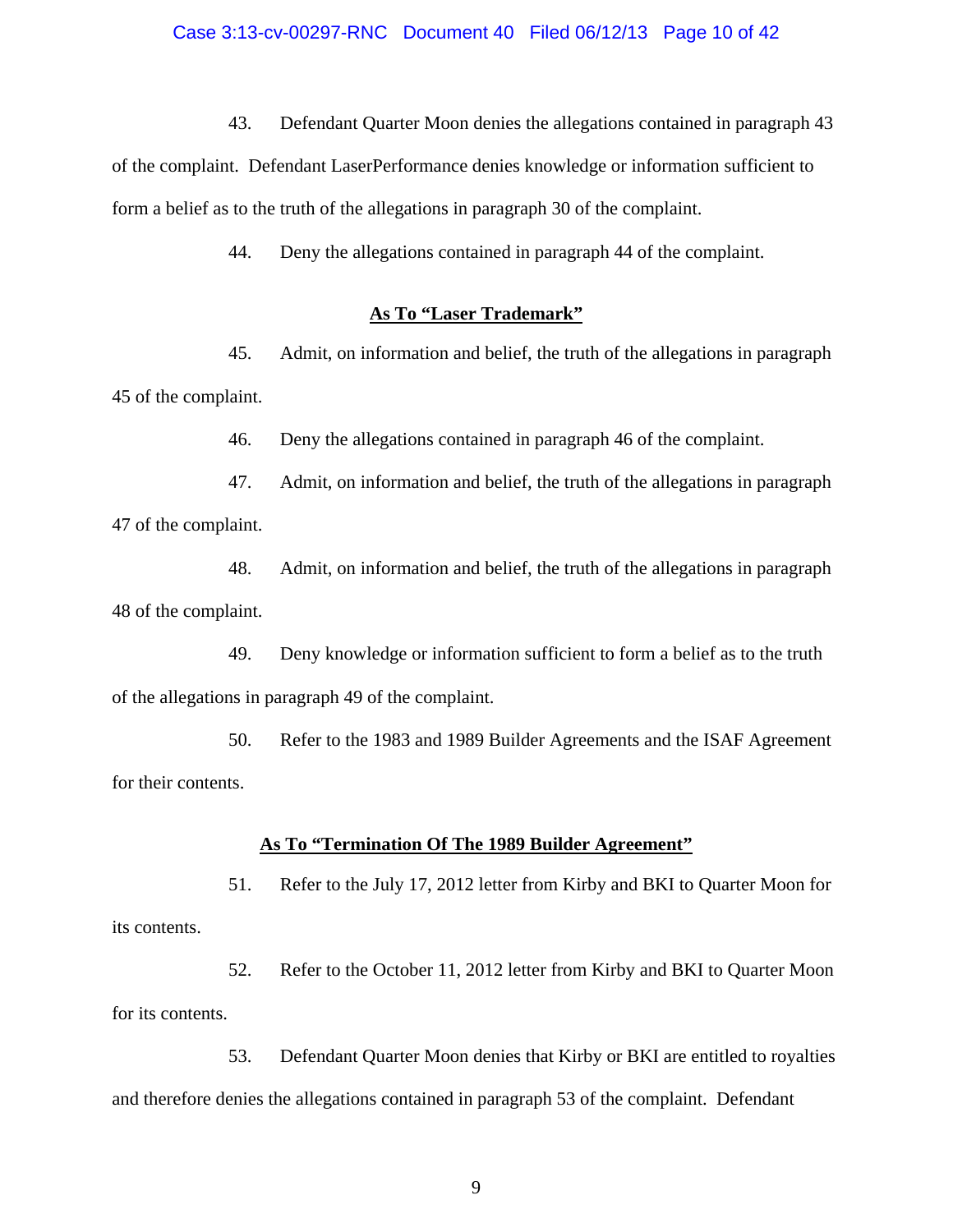#### Case 3:13-cv-00297-RNC Document 40 Filed 06/12/13 Page 11 of 42

LaserPerformance denies knowledge or information sufficient to form a belief as to the truth of the allegations in paragraph 53 of the complaint.

54. Defendant Quarter Moon denies the allegations contained in paragraph 54 of the complaint. Defendant LaserPerformance denies knowledge or information sufficient to form a belief as to the truth of the allegations in paragraph 54 of the complaint.

55. Defendant Quarter Moon denies the allegations contained in paragraph 55 of the complaint. Defendant LaserPerformance denies knowledge or information sufficient to form a belief as to the truth of the allegations in paragraph 55 of the complaint.

56. Defendant Quarter Moon denies the allegations contained in paragraph 56 of the complaint. Defendant LaserPerformance denies knowledge or information sufficient to form a belief as to the truth of the allegations in paragraph 56 of the complaint.

57. Defendant Quarter Moon denies the allegations contained in paragraph 57 of the complaint. Defendant LaserPerformance denies knowledge or information sufficient to form a belief as to the truth of the allegations in paragraph 57 of the complaint.

58. Defendant Quarter Moon denies the allegations contained in paragraph 58 of the complaint. Defendant LaserPerformance denies knowledge or information sufficient to form a belief as to the truth of the allegations in paragraph 58 of the complaint.

59. Defendant Quarter Moon denies the allegations contained in paragraph 59 of the complaint. Defendant LaserPerformance denies knowledge or information sufficient to form a belief as to the truth of the allegations in paragraph 59 of the complaint.

60. Defendant Quarter Moon denies the allegations contained in paragraph 60 of the complaint. Defendant LaserPerformance denies knowledge or information sufficient to form a belief as to the truth of the allegations in paragraph 60 of the complaint.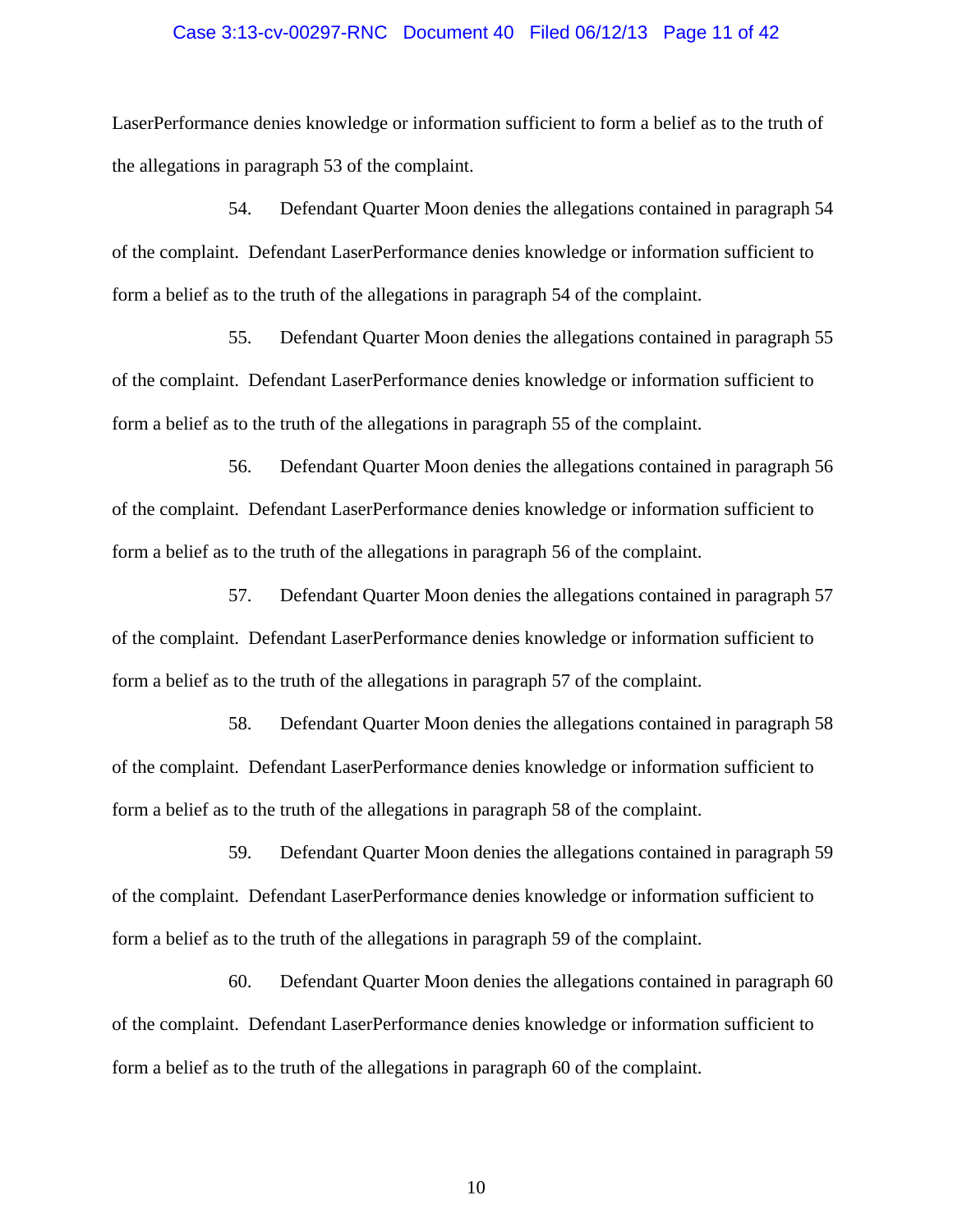#### **As To "Termination Of The 1989 Builder Agreement"**

61. Refer to the October 11, 2012 and November 15, 2012 letters from Kirby and BKI to LaserPerformance for their contents.

62. Refer to the November 15, 2012 and March 1, 2013 letters from Kirby and BKI to LaserPerformance for their contents.

63. Defendant LaserPerformance denies the allegations contained in paragraph 63 of the complaint. Defendant Quarter Moon denies knowledge or information sufficient to form a belief as to the truth of the allegations in paragraph 63 of the complaint.

64. Defendant LaserPerformance denies the allegations contained in paragraph 64 of the complaint. Defendant Quarter Moon denies knowledge or information sufficient to form a belief as to the truth of the allegations in paragraph 64 of the complaint.

65. Defendant LaserPerformance denies the allegations contained in paragraph 65 of the complaint. Defendant Quarter Moon denies knowledge or information sufficient to form a belief as to the truth of the allegations in paragraph 65 of the complaint.

66. Defendant LaserPerformance denies the allegations contained in paragraph 66 of the complaint. Defendant Quarter Moon denies knowledge or information sufficient to form a belief as to the truth of the allegations in paragraph 66 of the complaint.

67. Defendant LaserPerformance denies the allegations contained in paragraph 67 of the complaint. Defendant Quarter Moon denies knowledge or information sufficient to form a belief as to the truth of the allegations in paragraph 67 of the complaint.

68. Defendant LaserPerformance denies the allegations contained in paragraph 68 of the complaint. Defendant Quarter Moon denies knowledge or information sufficient to form a belief as to the truth of the allegations in paragraph 68 of the complaint.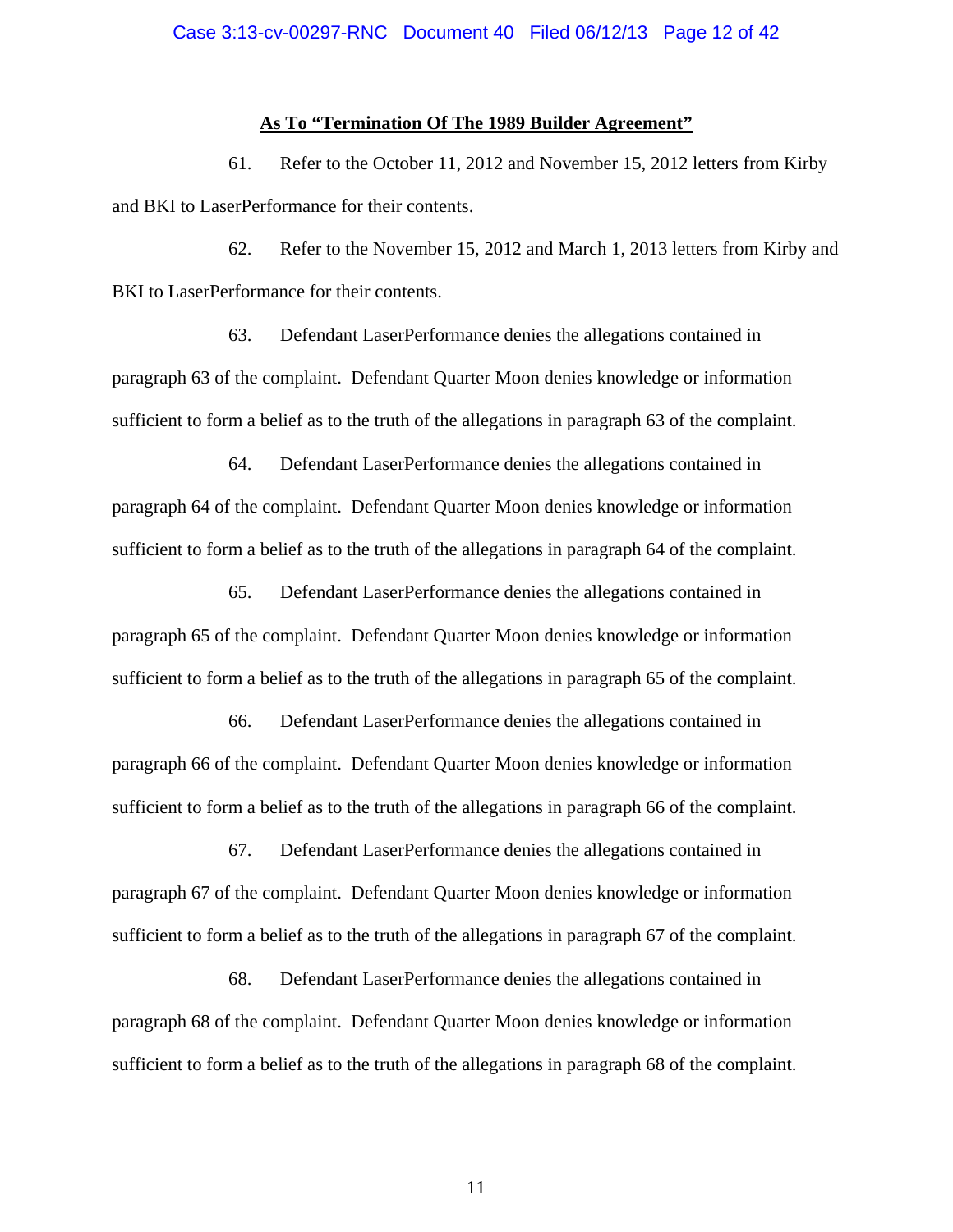69. Defendant LaserPerformance denies the allegations contained in

paragraph 69 of the complaint. Defendant Quarter Moon denies knowledge or information sufficient to form a belief as to the truth of the allegations in paragraph 69 of the complaint.

## **As To "Issuance Of ISAF Plaques To Terminated Builders"**

70. Refer to the October 11, 2012 letter from Kirby and BKI to ILCA

(the "October 11, 2012 Letter") for its contents.

- 71. Refer to the October 11, 2012 Letter for its contents.
- 72. Refer to the sample ISAF Plaque for its contents.
- 73. Refer to the 1983 and 1989 Builder Agreements for their contents.
- 74. Refer to the 1983 and 1989 Builder Agreements for their contents.
- 75. Refer to the 1983 and 1989 Builder Agreements for their contents.
- 76. Deny the allegations in paragraph 76 of the complaint.
- 77. Deny knowledge or information sufficient to form a belief as to the truth

of the allegations in paragraph 77 of the complaint.

- 78. Deny the allegations contained in paragraph 78 of the complaint.
- 79. Deny knowledge or information sufficient to form a belief as to the truth

of the allegations in paragraph 79 of the complaint.

# **As To "ILCA Rule Change"**

80. Deny knowledge or information sufficient to form a belief as to the truth of the allegations in paragraph 80 of the complaint.

81. Deny knowledge or information sufficient to form a belief as to the truth of the allegations in paragraph 81 of the complaint.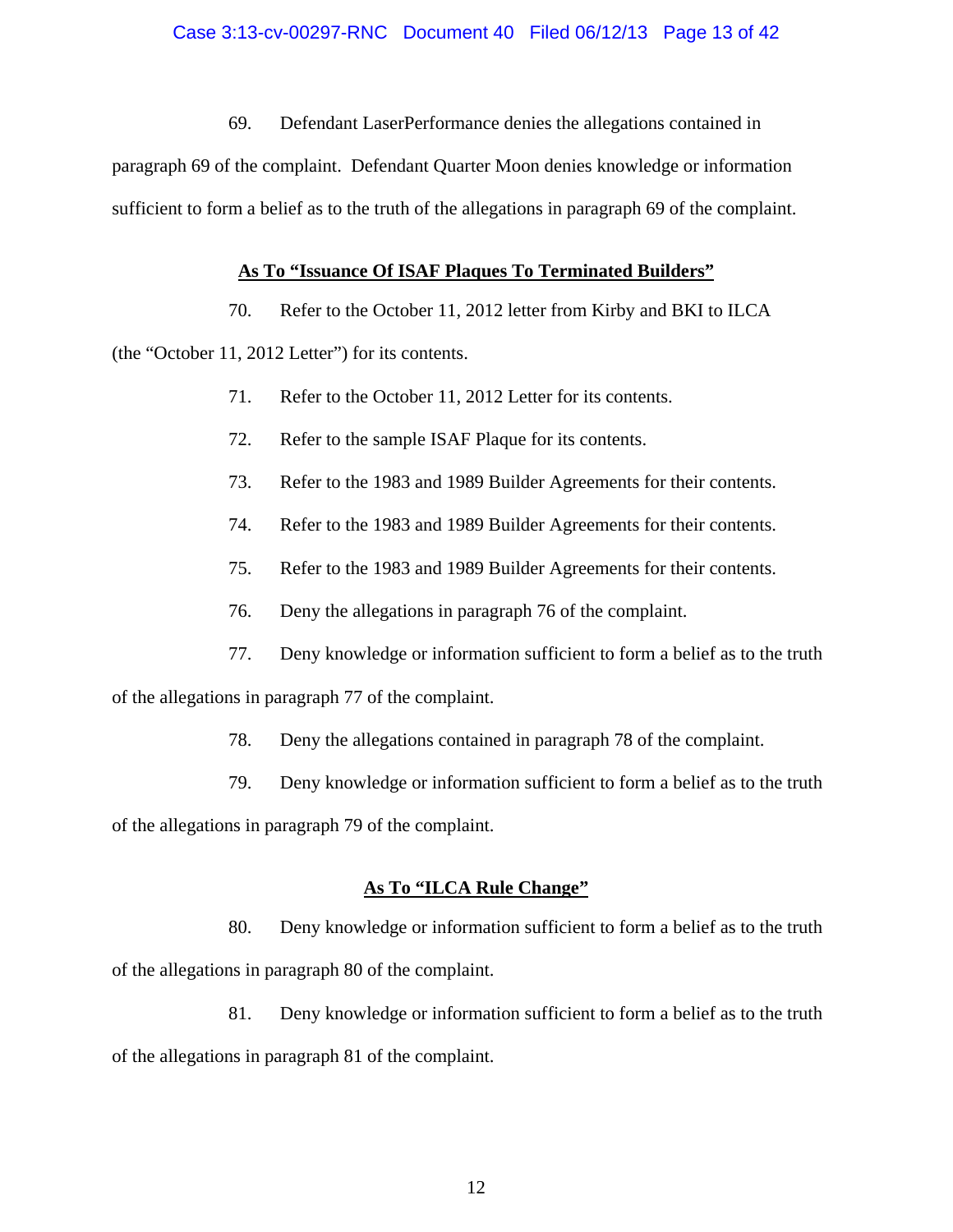### Case 3:13-cv-00297-RNC Document 40 Filed 06/12/13 Page 14 of 42

82. Deny knowledge or information sufficient to form a belief as to the truth of the allegations in paragraph 82 of the complaint.

83. Deny knowledge or information sufficient to form a belief as to the truth of the allegations in paragraph 83 of the complaint.

84. Deny knowledge or information sufficient to form a belief as to the truth of the allegations in paragraph 84 of the complaint.

85. Deny the allegations contained in paragraph 85 of the complaint.

# **As To "CLAIM I Counterfeiting Of The Kirby Sailboat"**

- 86. Repeat each response to paragraphs 1 through 85, above.
- 87. Deny the allegations contained in paragraph 87 of the complaint.
- 88. Deny the allegations contained in paragraph 88 of the complaint.
- 89. Deny the allegations contained in paragraph 89 of the complaint.
- 90. Defendant LaserPerformance denies the allegations contained in

paragraph 90 of the complaint. Defendant Quarter Moon denies knowledge or information sufficient to form a belief as to the truth of the allegations in paragraph 90 of the complaint.

91. Deny there are any "counterfeit Kirby sailboats" and knowledge or information sufficient to form a belief as to what Kirby and BKI have "control over."

92. Deny there is any counterfeiting by defendants LaserPerformance and

Quarter Moon and therefore deny the allegations contained in paragraph 92 of the complaint.

93. Deny the allegations contained in paragraph 93 of the complaint.

94. Deny there is any counterfeiting and therefore deny the allegations contained in paragraph 94 of the complaint.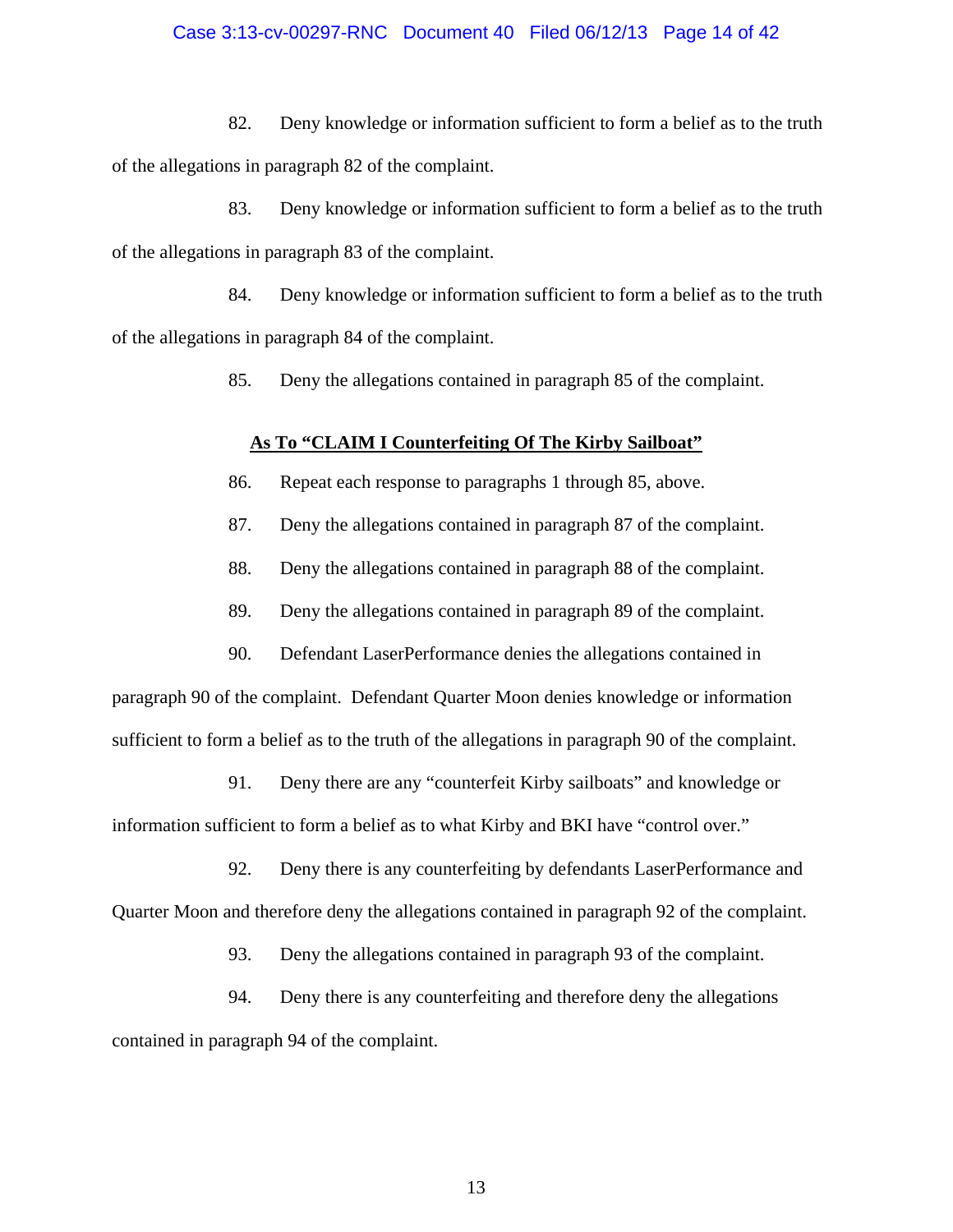# **As To "CLAIM II Infringement Of Bruce Kirby Trademark, Unfair Competition And False Designation Of Origin"**

- 95. Repeat each response to paragraphs 1 through 94, above.
- 96. Deny the allegations in paragraph 96 of the complaint.
- 97. Deny the allegations contained in paragraph 97 of the complaint.
- 98. Defendant LaserPerformance denies the allegations contained in

paragraph 98 of the complaint. Defendant Quarter Moon denies knowledge or information

sufficient to form a belief as to the truth of the allegations in paragraph 98 of the complaint.

99. Deny the allegations contained in the first and third statement of paragraph

99 of the complaint and refer to Exhibit 19 to the complaint for its contents.

100. Deny there are any "unauthorized Kirby sailboats" and deny knowledge or

information sufficient to form a belief as to the truth of the remaining allegations in paragraph 100 of the complaint.

101. Deny there is any infringement and therefore deny the allegations

contained in paragraph 101 of the complaint.

- 102. Deny the allegations contained in paragraph 102 of the complaint.
- 103. Deny the allegations contained in paragraph 103 of the complaint.

# **As To "CLAIM III Unfair Competition Under The Connecticut Unfair Trade Practices Act"**

- 104. Repeat each response to paragraphs 1 through 103, above.
- 105. Deny the allegations contained in paragraph 105 of the complaint.
- 106. Deny the allegations contained in paragraph 106 of the complaint.
- 107. Deny the allegations contained in paragraph 107 of the complaint.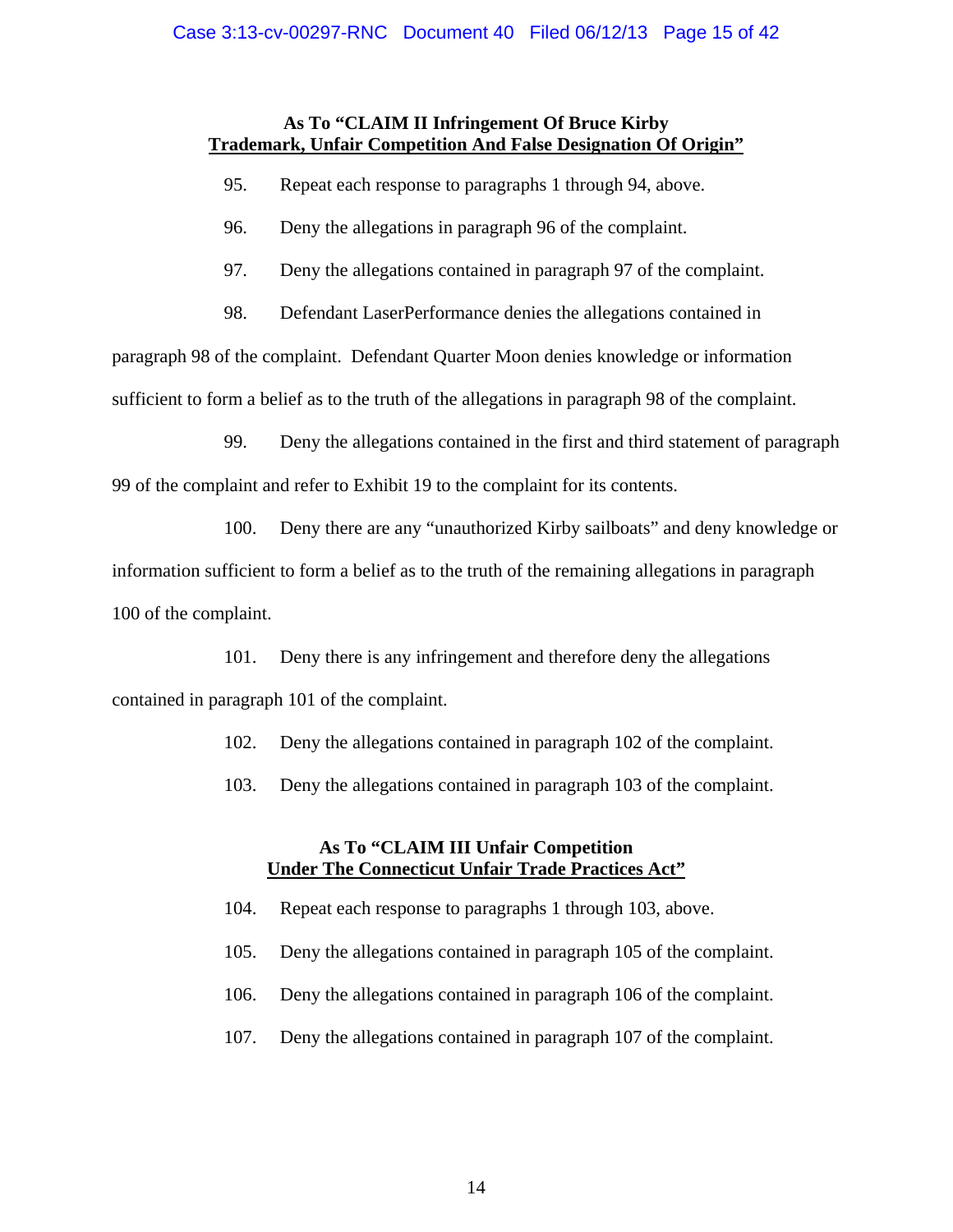# Case 3:13-cv-00297-RNC Document 40 Filed 06/12/13 Page 16 of 42

108. Deny any interference and therefore deny the allegations contained in paragraph 108 of the complaint.

- 109. Deny the allegations contained in paragraph 109 of the complaint.
- 110. Deny the allegations contained in paragraph 110 of the complaint.
- 111. Deny the allegations contained in paragraph 111 of the complaint.

## **As To "Claim IV Misappropriation Of Bruce Kirby's Publicity Rights"**

112. Repeat each response to paragraphs 1 through 111, above.

113. Deny knowledge or information sufficient to form a belief as to the truth of the allegations in paragraph 113 of the complaint.

114. Deny knowledge or information sufficient to form a belief as to the truth of the allegations in paragraph 114 of the complaint.

115. Deny the allegations contained in paragraph 115 of the complaint.

116. Deny the allegations contained in paragraph 116 of the complaint.

117. Deny the allegations contained in paragraph 117 of the complaint.

118. Deny any "unauthorized use" and therefore deny the allegations contained in paragraph 118 of the complaint.

119. Deny the allegations contained in paragraph 119 of the complaint.

#### **As To "CLAIM V Default Of The 1983 Builder Agreement"**

- 120. Repeat each response to paragraphs 1 through 119, above.
- 121. Defendant LaserPerformance denies the allegations contained in

paragraph 121 of the complaint. Defendant Quarter Moon denies knowledge or information sufficient to form a belief as to the truth of the allegations in paragraph 121 of the complaint.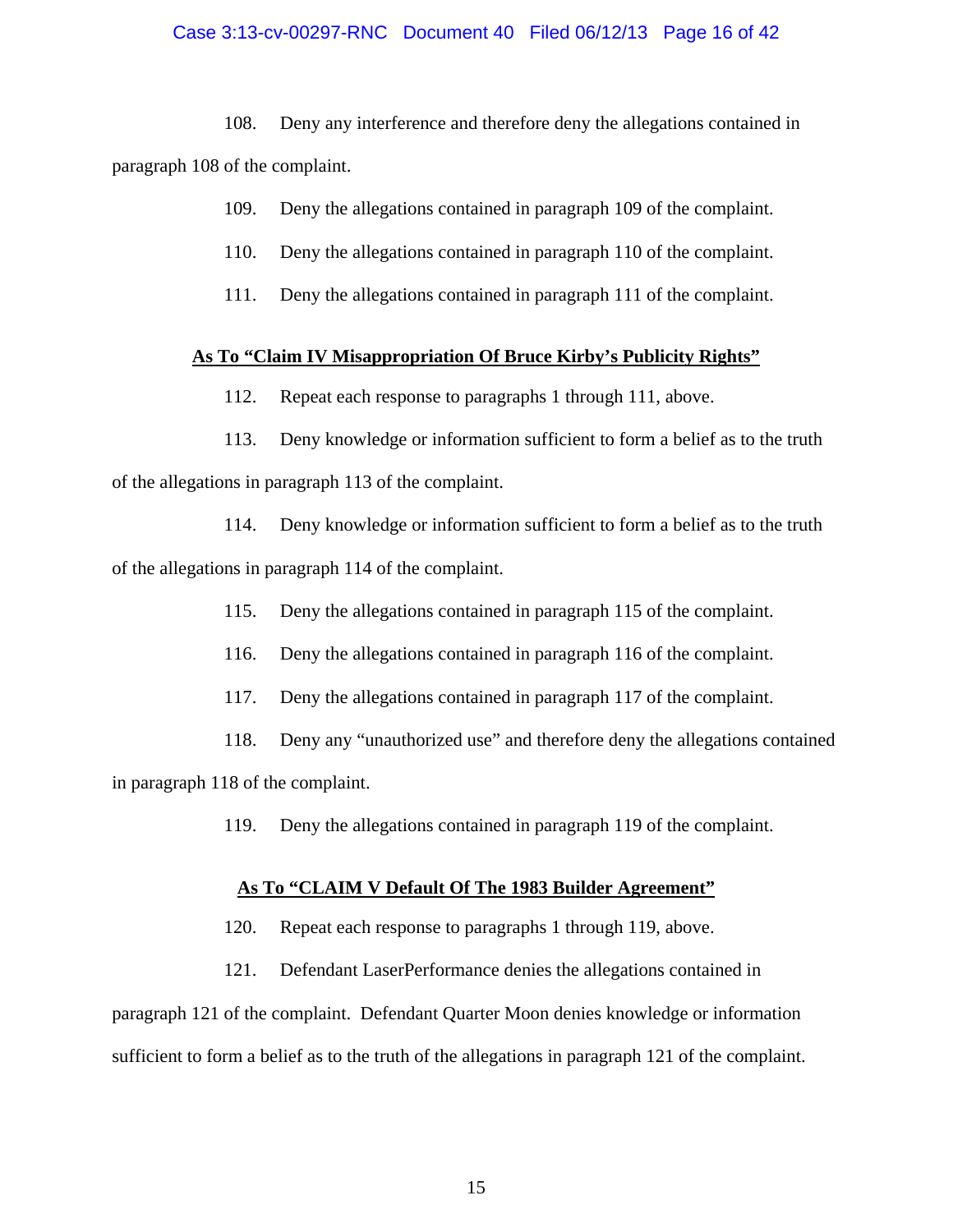#### Case 3:13-cv-00297-RNC Document 40 Filed 06/12/13 Page 17 of 42

122. Defendant LaserPerformance denies the allegations contained in paragraph 122 of the complaint. Defendant Quarter Moon denies knowledge or information sufficient to form a belief as to the truth of the allegations in paragraph 122 of the complaint.

123. Defendant LaserPerformance denies the allegations contained in paragraph 123 of the complaint. Defendant Quarter Moon denies knowledge or information sufficient to form a belief as to the truth of the allegations in paragraph 123 of the complaint.

124. Defendant LaserPerformance denies the allegations contained in paragraph 124 of the complaint. Defendant Quarter Moon denies knowledge or information sufficient to form a belief as to the truth of the allegations in paragraph 124 of the complaint.

125. Defendant LaserPerformance denies the allegations contained in paragraph 125 of the complaint. Defendant Quarter Moon denies knowledge or information sufficient to form a belief as to the truth of the allegations in paragraph 125 of the complaint.

126. Defendant LaserPerformance denies the allegations contained in paragraph 126 of the complaint. Defendant Quarter Moon denies knowledge or information sufficient to form a belief as to the truth of the allegations in paragraph 126 of the complaint.

127. Defendant LaserPerformance denies the allegations contained in paragraph 127 of the complaint. Defendant Quarter Moon denies knowledge or information sufficient to form a belief as to the truth of the allegations in paragraph 127 of the complaint.

#### **As To "CLAIM VI Default Of The 1989 Builder Agreement"**

128. Repeat each response to paragraphs 1 through 127, above.

129. Defendant Quarter Moon denies the allegations contained in paragraph 129 of the complaint. Defendant LaserPerformance denies knowledge or information sufficient to form a belief as to the truth of the allegations in paragraph 129 of the complaint.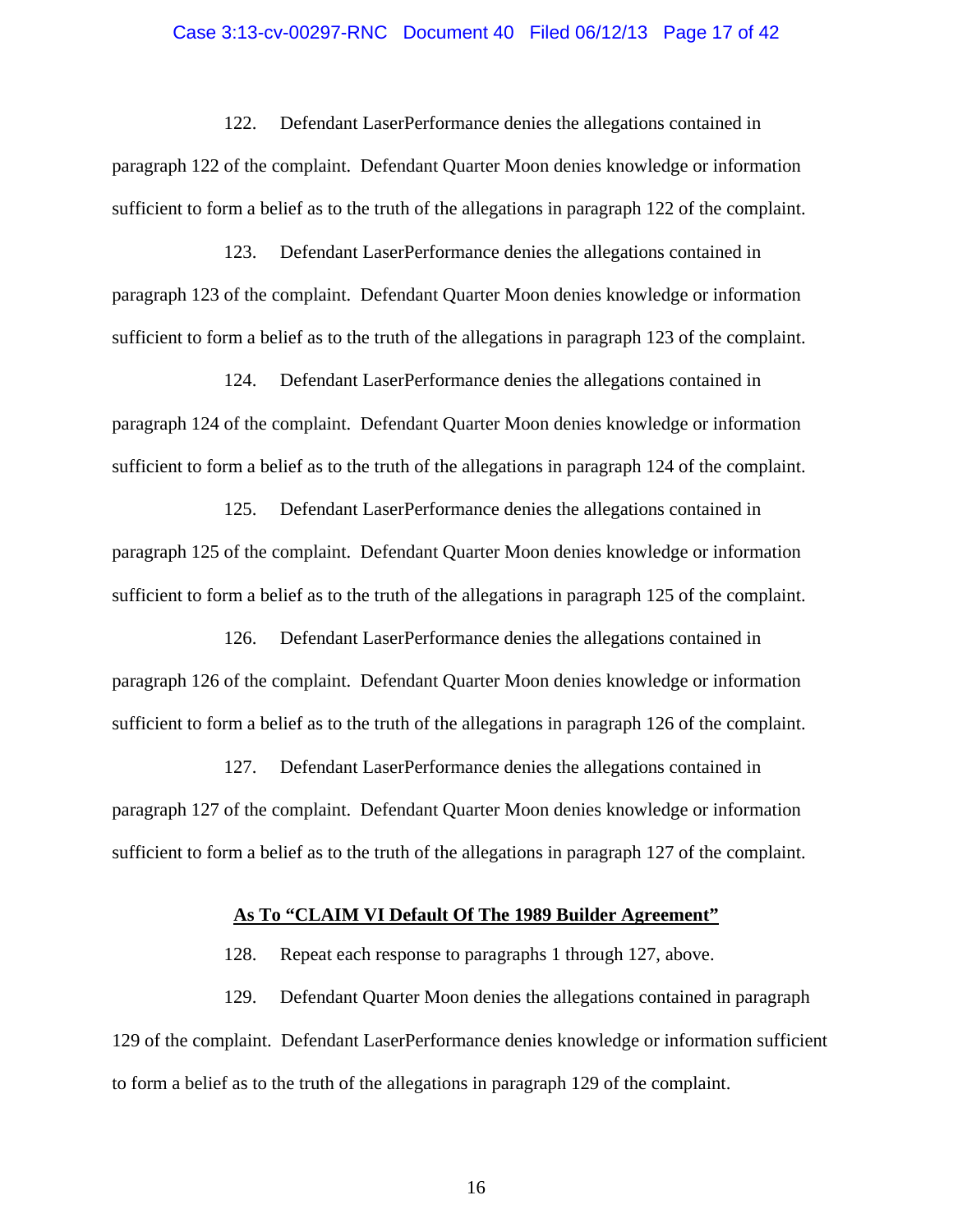#### Case 3:13-cv-00297-RNC Document 40 Filed 06/12/13 Page 18 of 42

130. Defendant Quarter Moon denies the allegations contained in paragraph 130 of the complaint. Defendant LaserPerformance denies knowledge or information sufficient to form a belief as to the truth of the allegations in paragraph 130 of the complaint.

131. Defendant Quarter Moon denies the allegations contained in paragraph 131 of the complaint. Defendant LaserPerformance denies knowledge or information sufficient to form a belief as to the truth of the allegations in paragraph 131 of the complaint.

132. Defendant Quarter Moon denies the allegations contained in paragraph 132 of the complaint. Defendant LaserPerformance denies knowledge or information sufficient to form a belief as to the truth of the allegations in paragraph 132 of the complaint.

133. Defendant Quarter Moon denies the allegations contained in paragraph 133 of the complaint. Defendant LaserPerformance denies knowledge or information sufficient to form a belief as to the truth of the allegations in paragraph 133 of the complaint.

134. Defendant Quarter Moon denies the allegations contained in paragraph 134 of the complaint. Defendant LaserPerformance denies knowledge or information sufficient to form a belief as to the truth of the allegations in paragraph 134 of the complaint.

135. Defendant Quarter Moon denies the allegations contained in paragraph 135 of the complaint. Defendant LaserPerformance denies knowledge or information sufficient to form a belief as to the truth of the allegations in paragraph 135 of the complaint.

#### **As To "CLAIM VII Inducement To Default The Builder Agreements"**

136. Repeat each response in paragraphs 1 through 135, above.

137. Deny the allegations contained in paragraph 137 of the complaint.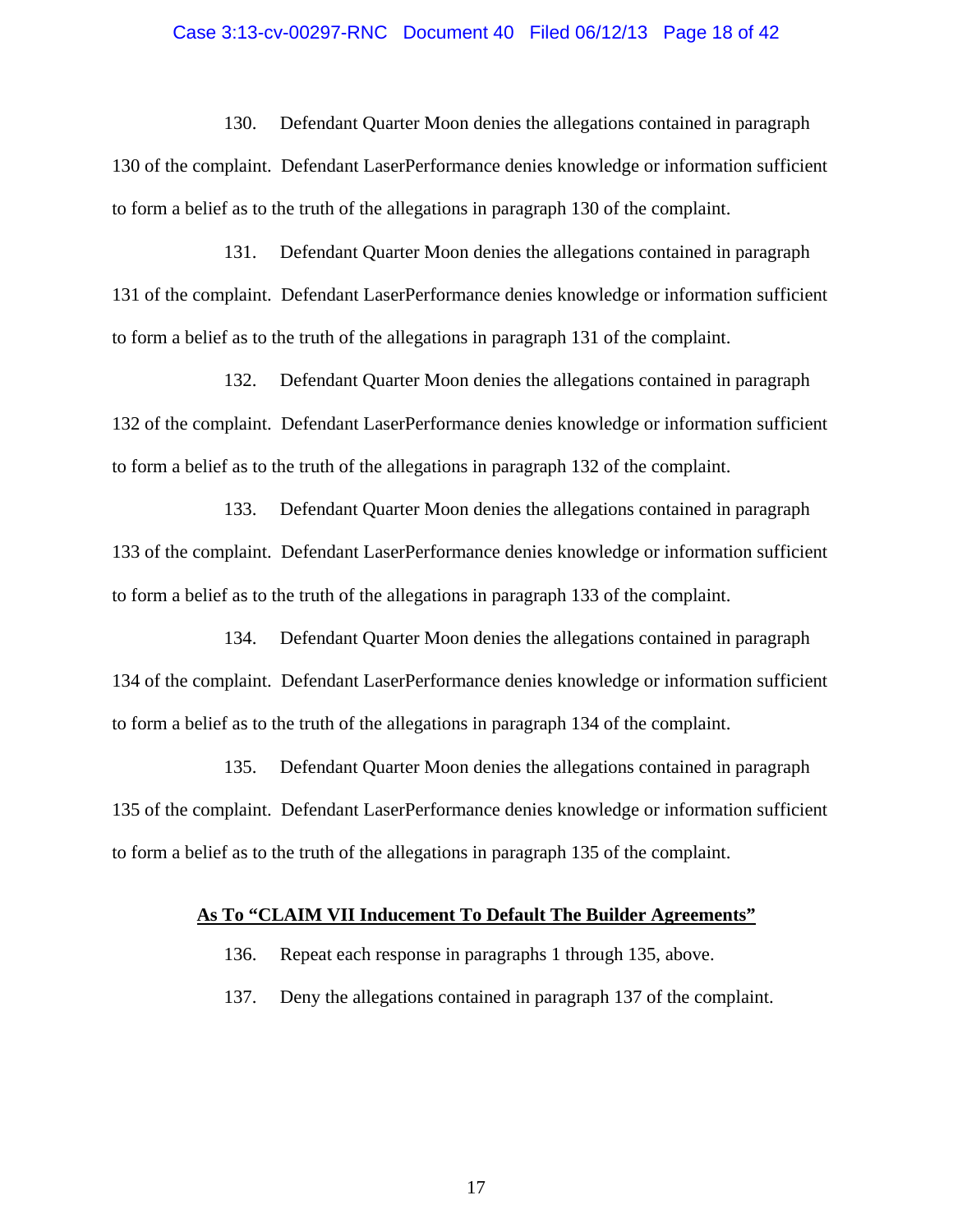138. Admit that Kirby and BKI purported to terminate the 1983 and 1989

Builder Agreements and deny they had any right to do so and deny the remaining allegations contained in paragraph 138 of the complaint.

- 139. Deny the allegations contained in paragraph 139 of the complaint.
- 140. Deny the allegations contained in paragraph 140 of the complaint.
- 141. Deny the allegations contained in paragraph 141 of the complaint.
- 142. Deny the allegations contained in paragraph 142 of the complaint.
- 143. Deny the allegations contained in paragraph 143 of the complaint.

## **AFFIRMATIVE DEFENSES**

### **First Affirmative Defense**

144. The complaint fails to state a claim upon which relief can be granted.

### **Second Affirmative Defense**

145. Plaintiffs have no standing to bring this lawsuit, having sold in 2008

whatever intellectual property and contract rights they owned.

### **Third Affirmative Defense**

146. Plaintiffs are barred from relief because they failed to join a required party

under Fed. R. Civ. P. 19.

## **Fourth Affirmative Defense**

147. Plaintiffs' claims are barred by the applicable statutes of limitations and

laches.

### **Fifth Affirmative Defense**

148. Plaintiffs are barred from relief under the doctrine of unclean hands.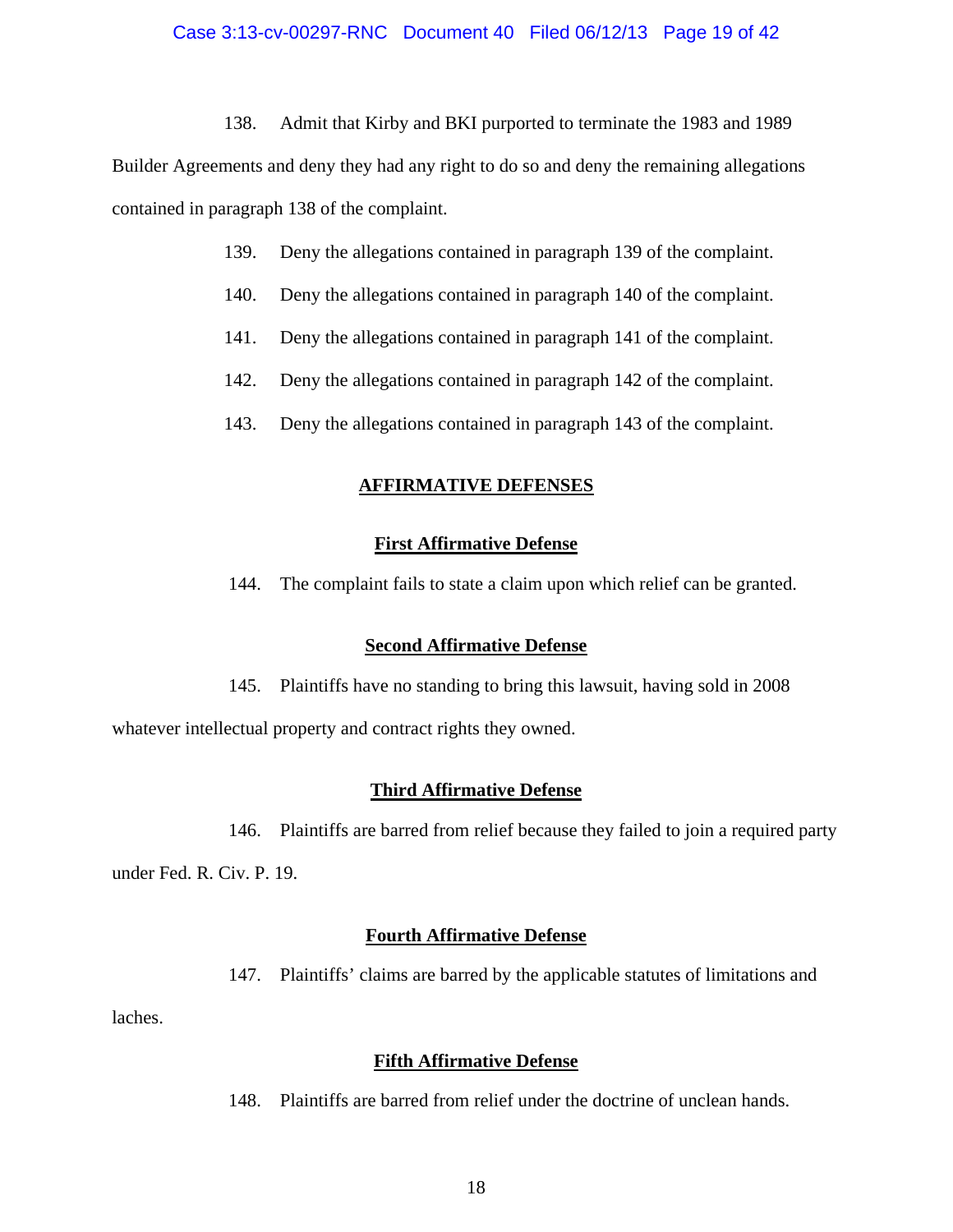### **Sixth Affirmative Defense**

149. Plaintiffs have failed to mitigate any damage they claim to have incurred.

## **COUNTERCLAIMS**

Defendants-counterclaim plaintiffs LaserPerformance (Europe) Limited ("LaserPerformance") and Quarter Moon, Incorporated ("Quarter Moon"), for their counterclaims against plaintiffs-counterclaim defendants Bruce Kirby and Bruce Kirby, Inc. ("BKI") and additional counterclaim defendants Global Sailing Limited ("Global Sailing") and Performance Sailcraft Pty., Ltd. ("PSA"), allege:

## **Parties**

1. Defendant-counterclaim plaintiff LaserPerformance is incorporated under the laws of England and Wales, having a principal place of business at StationWorks, Long Buckby, Northampton, NN6 7PF, England, United Kingdom.

2. Defendant-counterclaim plaintiff Quarter Moon is a Rhode Island corporation, having a principal place of business at 200 Highpoint Avenue, Portsmouth, Rhode Island 02871.

3. On information and belief, plaintiff-counterclaim defendant BKI is a Connecticut corporation having a place of business at 213 Rowayton Avenue, Rowayton, Connecticut 06853.

4. On information and belief, plaintiff-counterclaim defendant Bruce Kirby is an individual residing at 213 Rowayton Avenue, Rowayton, Connecticut 06853.

5. On information and belief, counterclaim defendant Global Sailing is a New Zealand company with a principal place of business at Level 8, 57 Symonds Street, Auckland, New Zealand.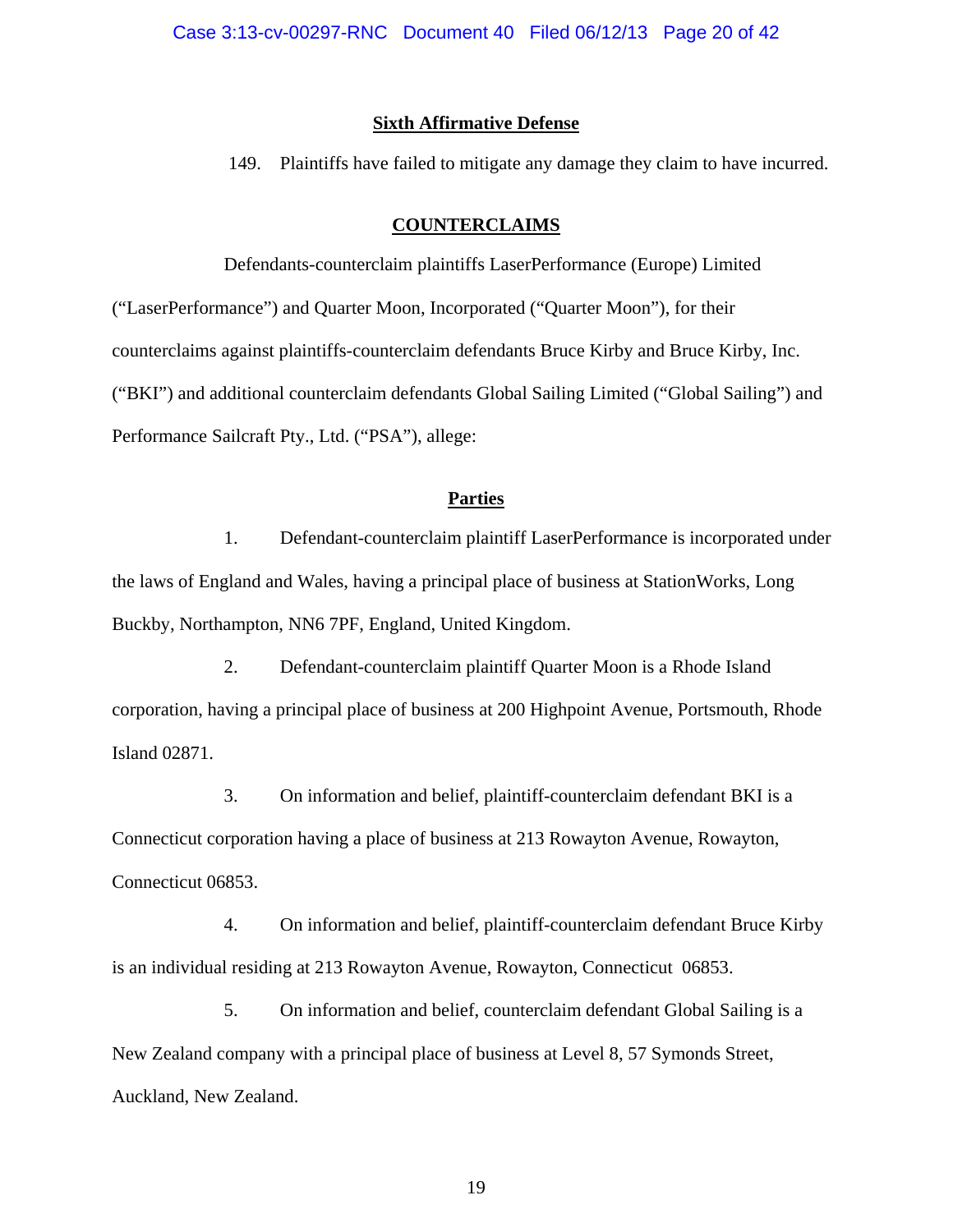6. On information and belief, counterclaim defendant PSA is incorporated under the laws of New South Wales, Australia, with a principal place of business at Lot 7 Catamaran Road, Ourimbah NSW 2258, Australia.

### **Jurisdiction and Venue**

7. This Court has jurisdiction over the counterclaims pursuant to 28 U.S.C. §§ 1331, 1338(a) and 1367(a).

8. This Court has personal jurisdiction over plaintiffs-counterclaim defendants as residents of Connecticut and over the additional counterclaim defendants pursuant to Conn. Gen. Stat. § 33-929 as they have engaged in tortious conduct in Connecticut with and through their co-conspirators Bruce Kirby and BKI.

9. There is an actual controversy between LaserPerformance and Quarter Moon on the one hand and Kirby, BKI and Global Sailing on the other hand regarding the ownership of the rights and obligations of the Builder Agreements and the BRUCE KIRBY name and trademark. Therefore, this Court has jurisdiction pursuant to 28 U.S.C. §§ 2201 and 2202.

10. Venue is proper in this district under 28 U.S.C. §§ 1391(b) and (c).

### **Foreign Law**

11. Pursuant to Fed. R. Civ. P. 44.1, defendants-counterclaim plaintiffs LaserPerformance and Quarter Moon give notice that aspects of the claims and counterclaims may be governed by the law of Ontario, Canada and/or the United Kingdom.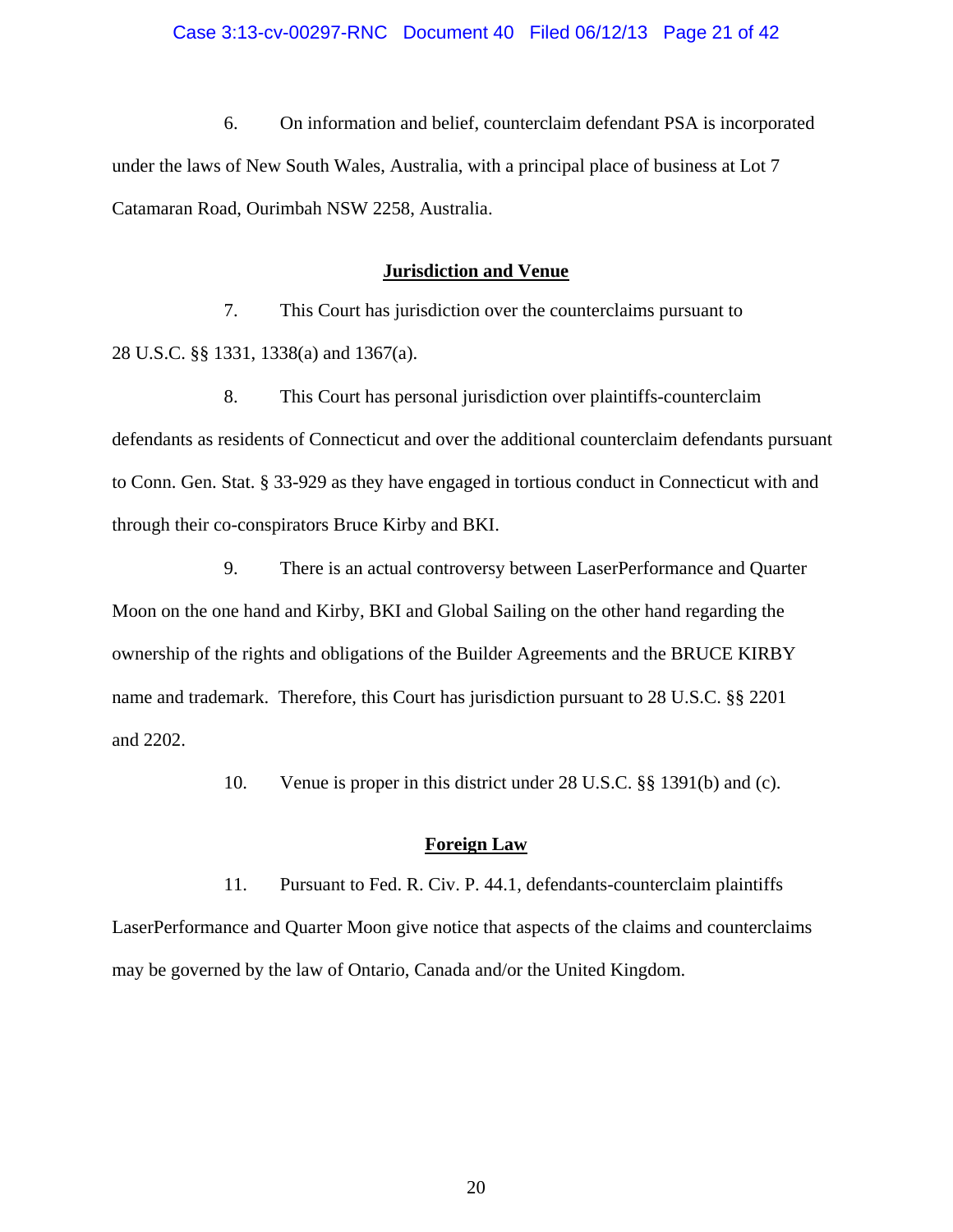### **Factual Background**

#### **The 1983 Builder Agreement**

12. On information and belief, on July 11, 1983, plaintiffs Bruce Kirby and BKI entered into a license agreement (the "1983 Builder Agreement") with Brook Shaw Motor Services Ltd. ("Brook Shaw"). The 1983 Builder Agreement authorized Brook Shaw to manufacture and market a so-called "Kirby Sailboat" in Europe, the United Kingdom and the Middle East. The "Kirby Sailboat" is defined in the agreement as "a sailboat or sailboat hull manufactured in accordance with the Licensed Design which has been commonly sold in association with the trademark 'LASER.'"

13. On information and belief, Kirby subsequently assigned his rights and obligations under the 1983 Builder Agreement to BKI.

14. LaserPerformance is a successor to the rights and obligations of Brook Shaw under the 1983 Builder Agreement.

15. On or about August 30, 1995, BKI entered into an Agreement Amending License with Performance Sailcraft Europe Limited (the former name of LaserPerformance). The amendment extended the license of the 1983 Builder Agreement to more than 35 territories in Europe, Latin America, Africa and Asia.

## **The 1989 Builder Agreement**

16. On information and belief, on March 31, 1989, Kirby and BKI entered into a license agreement (the "1989 Builder Agreement") with PY Small Boats, Inc. ("PY Small Boats"). The 1989 Builder Agreement authorized PY Small Boat to manufacture and market the "Kirby Sailboat" (defined as above) in North America and certain countries in Central and South America.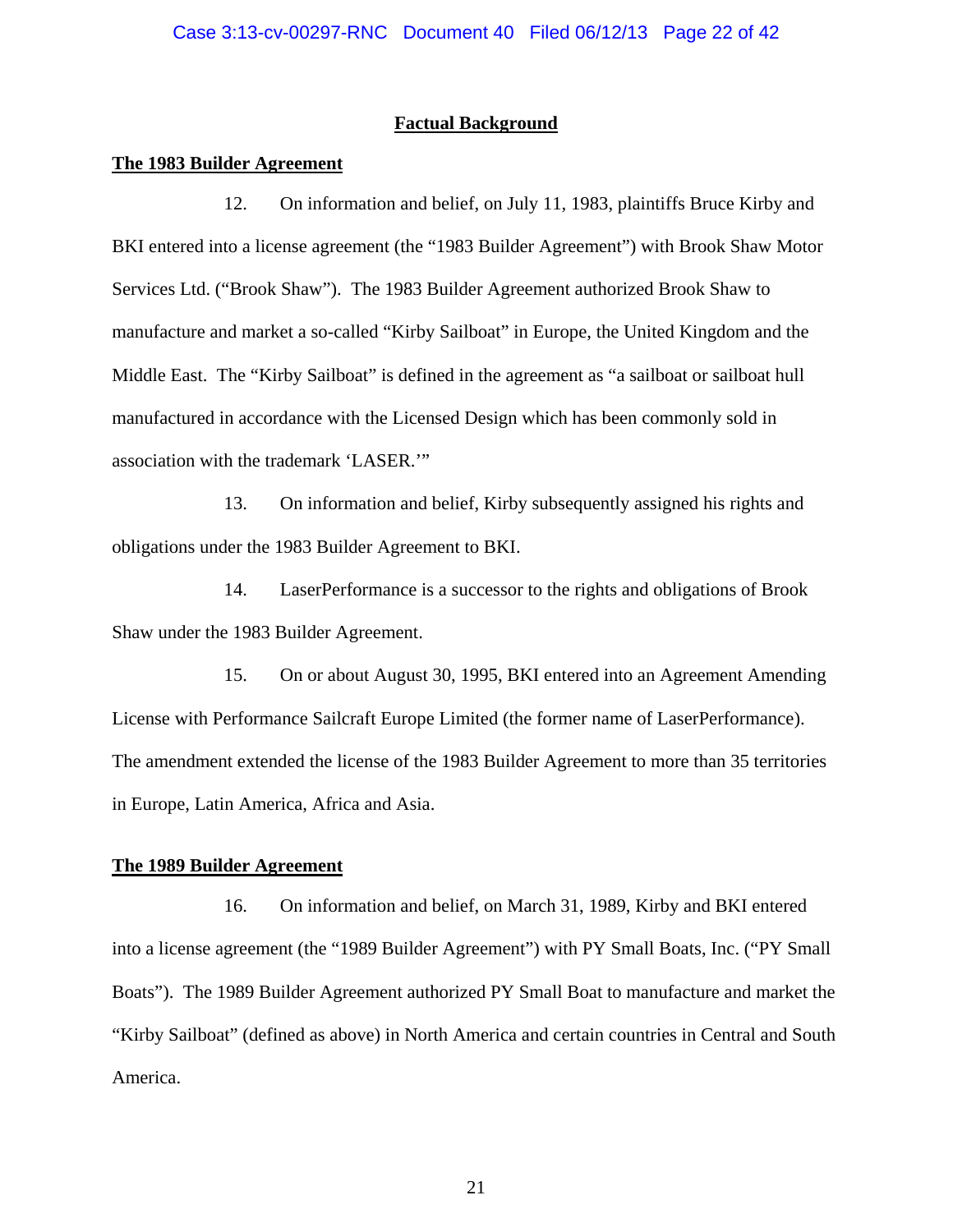### Case 3:13-cv-00297-RNC Document 40 Filed 06/12/13 Page 23 of 42

17. Quarter Moon is a successor to the rights and obligations of PY Small Boats under the 1989 Builder Agreement.

#### **The LASER Trademark Owners**

18. Kirby and BKI do not have any rights to the trademark LASER. That mark is owned and registered by defendants Karaya (Jersey) Limited and Velum Limited.

19. The boat defined as the "Kirby Sailboat" in the 1983 and 1989 Builder Agreements is commonly referred to as the "Laser" in the sailing world. LaserPerformance and Quarter Moon are the authorized licensees of the trademark LASER.

#### **The 1983 ISAF Agreement**

20. On information and belief, in November 1983, Kirby and BKI entered into an agreement with the International Yacht Racing Union ("IYRU"), Laser International Holdings Limited ("Trade Mark Owner") and the International Laser Class Association ("ILCA"). Defendant International Sailing Federation Limited ("ISAF") is the successor to and current name of the former IYRU. This agreement is now referred to as the "ISAF Agreement."

21. The objective of the ISAF Agreement is to establish requirements for maintaining the Laser class as a one-design international racing class.

#### **ISAF Plaques**

22. In its role as the governing body of sailboat racing, ISAF issues "plaques" that identify boats as a "Laser International Class Sailboat" with a unique sail number and state that it is authorized by ISAF and ILCA.

23. Boats bearing the ISAF plaques are eligible for participation in ILCA-sponsored regattas, including world championships. The plaque is a certification by ISAF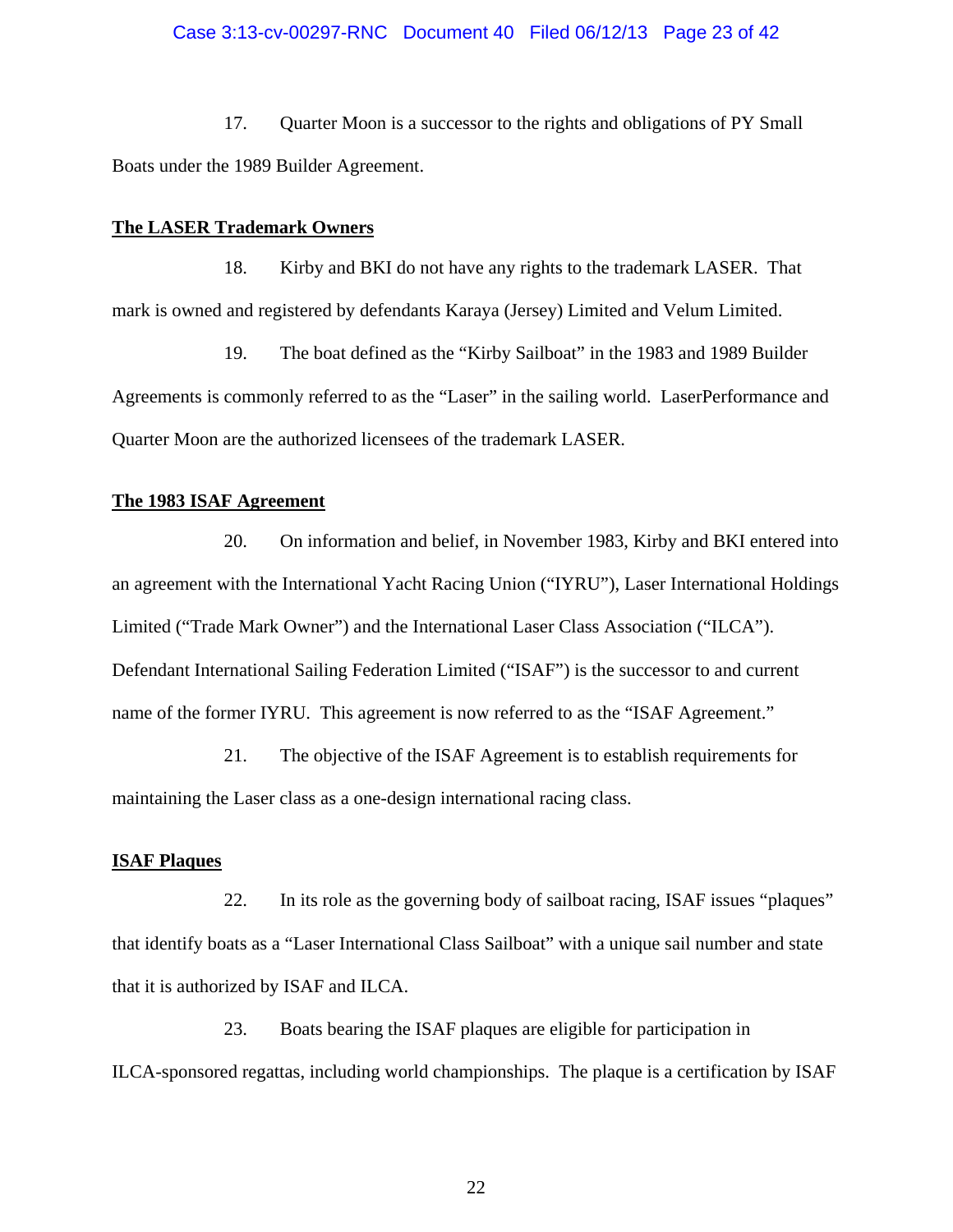## Case 3:13-cv-00297-RNC Document 40 Filed 06/12/13 Page 24 of 42

that a boat meets the one-design requirements of the Laser class. However, boats for Olympic competitions are not required to bear any plaques.

## **Global Sailing and PSA**

24. On information and belief, Global Sailing is a New Zealand holding company affiliated with PSA, an Australian company licensed by Kirby and BKI to build "Kirby sailboats" for sale in Australia, New Zealand and Micronesia.

25. On information and belief, Global Sailing and PSA have common ownership and common directors.

# **Kirby, BKI, Global Sailing And PSA's Scheme To Destroy LaserPerformance And Quarter Moon**

26. Global Sailing and PSA have long coveted the larger markets for Laser sailboats served by LaserPerformance and Quarter Moon, encompassing most of the Americas, as well as Europe and the United Kingdom. As set forth in detail below, beginning in about 2008, Global Sailing and PSA wrongfully conspired with Kirby and BKI to interfere with the business of LaserPerformance and Quarter Moon and prevent them from selling Lasers in those markets.

27. On information and belief, and without any notice to LaserPerformance, Quarter Moon, ISAF or ILCA, on or about June 25, 2008, Kirby and BKI entered into an agreement with Global Sailing by which he sold and transferred to Global Sailing all of the assets that he and BKI owned in and relating to: the vessel hull designs for the Kirby Sailboat; any copyright, creative works and works of authorship; patents; trademarks, brand names, trade dress rights, logos, internet domain names and corporate names, together with the goodwill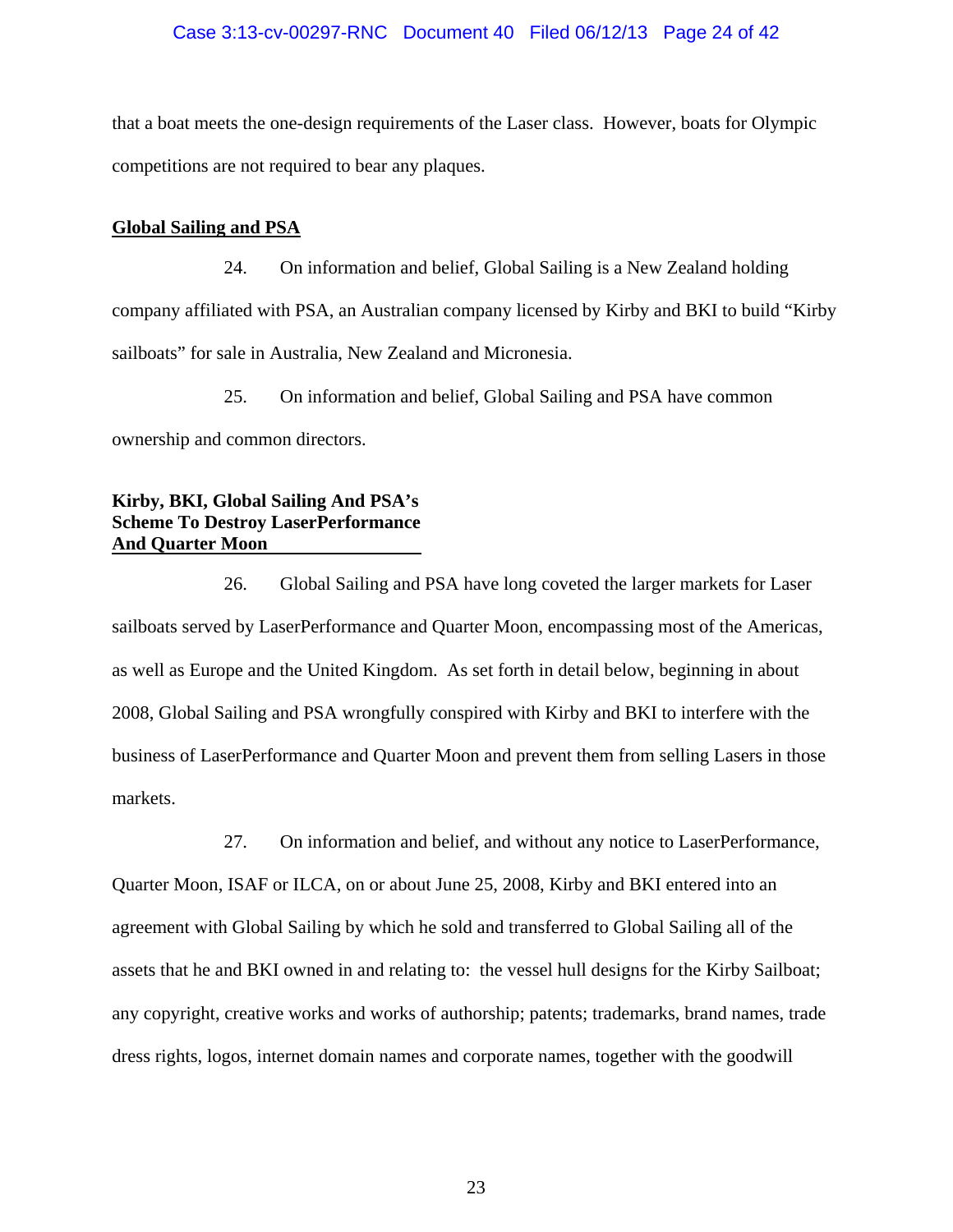#### Case 3:13-cv-00297-RNC Document 40 Filed 06/12/13 Page 25 of 42

associated with the foregoing, and applications registrations and renewals thereof; and any rights in confidential information used by Kirby and BKI.

28. On information and belief, on or about June 25, 2008, and without any notice to LaserPerformance, Quarter Moon, ISAF or ILCA, Kirby and BKI sold and transferred to Global Sailing all rights under agreements entered into between them and third parties relating to the Kirby Sailboats, including the Builder Agreements and the ISAF Agreement.

29. On information and belief, Global Sailing paid Kirby and BKI the sum of \$2.6 million for the assets and rights referred to in paragraphs 27 and 28, above.

30. Accordingly, Global Sailing ostensibly became a party to the 1983 and 1989 Builder Agreements with LaserPerformance and Quarter Moon, respectively; Kirby and BKI were no longer parties to those agreements.

31. On or about January 19, 2009, Global Sailing informed LaserPerformance and Quarter Moon that "[a]ll extant agreements with Kirby Inc., including rights and obligations have been assigned to Global Sailing."

32. Accordingly, as a result of the transaction referred to above, Global Sailing ostensibly controlled the building rights of LaserPerformance and Quarter Moon.

33. However, Global Sailing and PSA could not directly sell Lasers (the so-called "Kirby Sailboats") in the Americas, the U.K., Europe, Africa and Asia because LaserPerformance and Quarter Moon were (and are) the licensees of the trademark LASER in those territories.

34. Accordingly, with Global Sailing claiming to have the "design" rights under Kirby's and BKI's contracts, Kirby, BKI, Global Sailing and PSA set out to wrongfully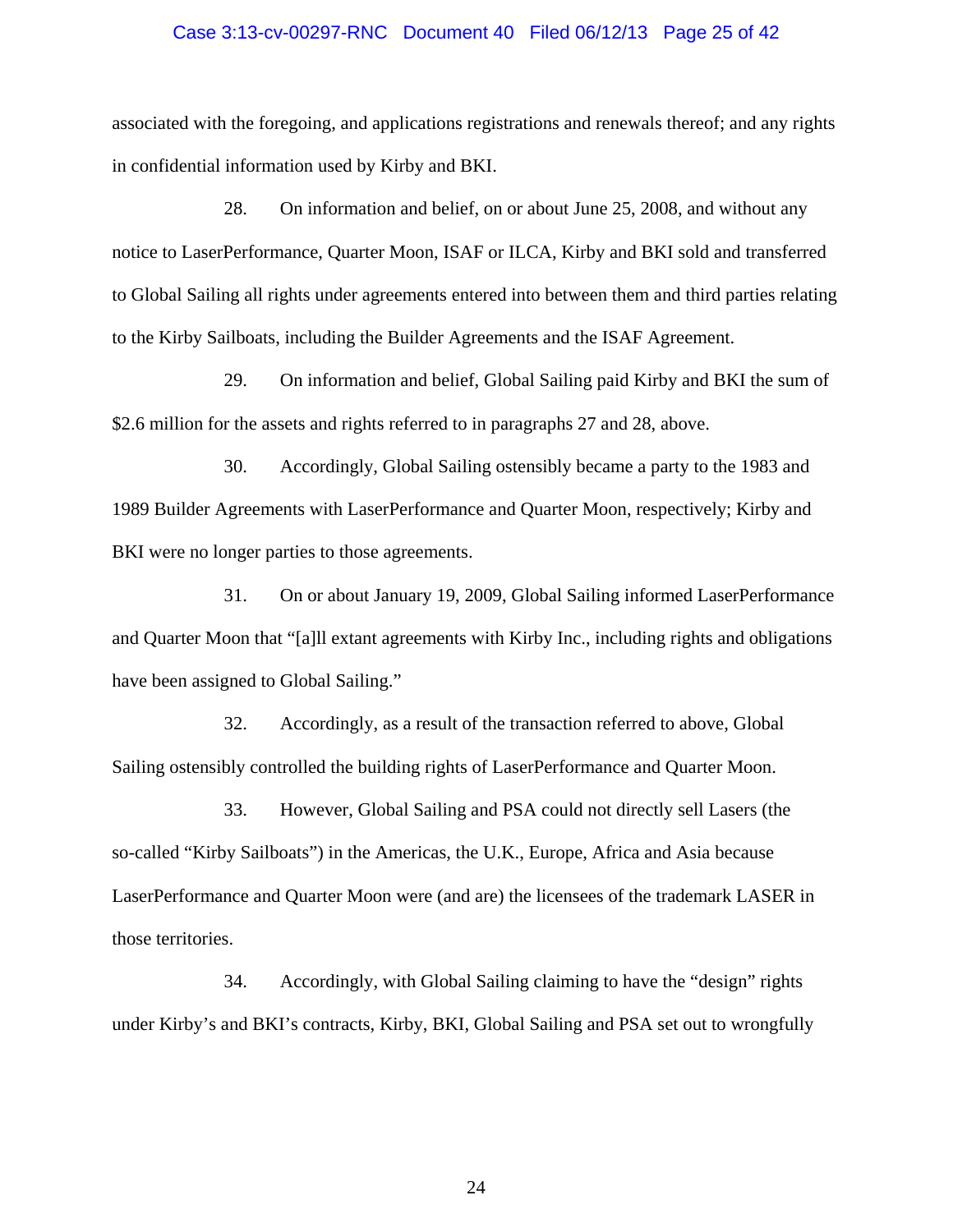#### Case 3:13-cv-00297-RNC Document 40 Filed 06/12/13 Page 26 of 42

and maliciously interfere with LaserPerformance's and Quarter Moon's relations with the thousands of wholesale and retail customers who purchased Lasers from them.

35. To that end, on or about May 10, 2010, Wesley W. Whitmyer, Jr., Esq., Kirby's and BKI's counsel in this case but then purporting to represent Global Sailing, sent a notice to LaserPerformance stating that Global Sailing was terminating the 1983 Builder Agreement in lieu of renewing its term.

36. In February 2011, again purporting to represent Global Sailing, Kirby's and BKI's lawyer Mr. Whitmyer wrote to LaserPerformance and its counsel, insisting that royalties be paid to his client Global Sailing, rather than his other clients, Kirby and BKI.

37. Later, in July 2011, Global Sailing and PSA tried to force LaserPerformance to give up its lucrative China territory in exchange for a new contract for Europe and other territories or, alternatively, to purchase Global Sailing and PSA -- and all the rights Global Sailing had purchased from Kirby and BKI -- for the excessive sum of \$15 million for a business worth no more than \$2 million. LaserPerformance refused to be extorted.

38. Subsequently, in September 2011, Kirby, BKI and Global Sailing set out on a new path. Without any notice to LaserPerformance, Quarter Moon, ISAF or ILCA, they purported to enter into another agreement to "unwind" the sale of Kirby's and BKI's rights that had occurred three years earlier in 2008.

39. The "unwinding" agreement between Global Sailing and Kirby and BKI does not alter Global Sailing's controlling position. In fact, Global Sailing retains a security interest in all the assets and contracts Kirby earlier assigned to Global Sailing, purports to grants him no more than a "license back" of those rights and maintains control by precluding their transfer without Global Sailing's permission.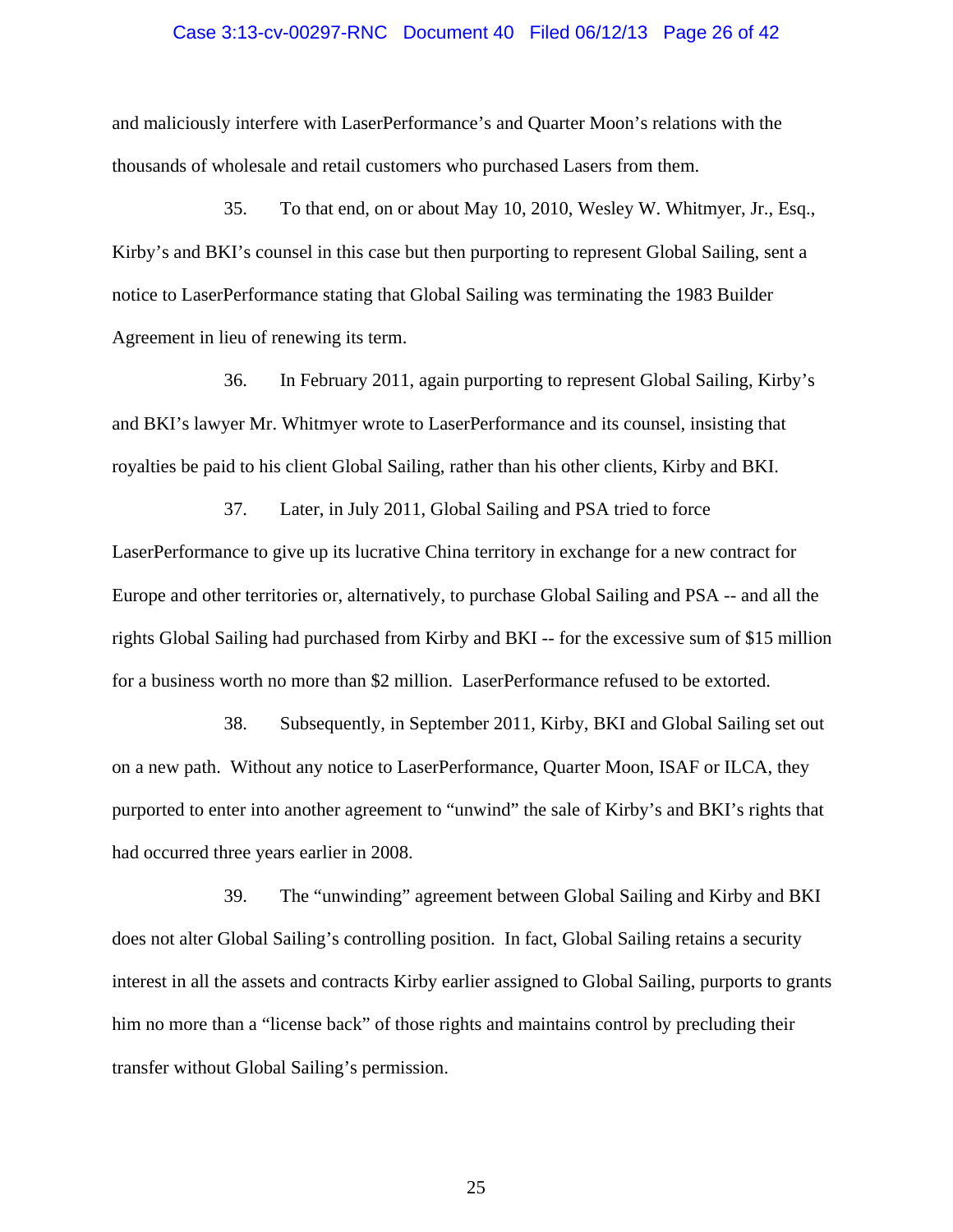#### Case 3:13-cv-00297-RNC Document 40 Filed 06/12/13 Page 27 of 42

40. As Kirby, BKI and Global Sailing had expected, the purported unwinding of the 2008 assignment of Kirby's and BKI's contracts caused widespread confusion as to who was authorized to build boats and in what territories, and as to what party was entitled to receive royalty payments and for what territories.

41. Moreover, the assignment and non-assignment of rights by Kirby, BKI and Global Sailing violated Kirby's and BKI's contractual obligations under the ISAF Agreement which required ISAF's consent to the transactions. In flat violation of that agreement, Kirby and BKI failed to get ISAF's approval.

42. This chaotic situation continued into late 2012, when Kirby himself sent multiple notices to LaserPerformance and Quarter Moon purporting to terminate the 1983 and 1989 Builder Agreements, even though he and BKI were no longer a party to those agreements and Global Sailing had already terminated the 1983 Builder Agreement in May 2010.

43. Also in 2012, and in furtherance of the conspiracy to interfere with the business relations of LaserPerformance and Quarter Moon, PSA and Global Sailing commenced a series of predatory and unauthorized sales of Australian-built Lasers into territories in South America, Europe and Asia in violation of the LASER trademark licenses held by LaserPerformance and Quarter Moon.

44. Specifically, PSA and Global Sailing have been selling Australian-built Lasers and parts into Mexico, Chile, Argentina, Brazil, Belgium, Netherlands, China and Bali. These unlawful activities have caused LaserPerformance and Quarter Moon to retain attorneys to defeat PSA's and Global Sailing's efforts in multiple jurisdictions.

45. Likewise, on or about March 14, 2013, Kirby and BKI filed an application to register the LASER trademark with the United States Patent and Trademark office, even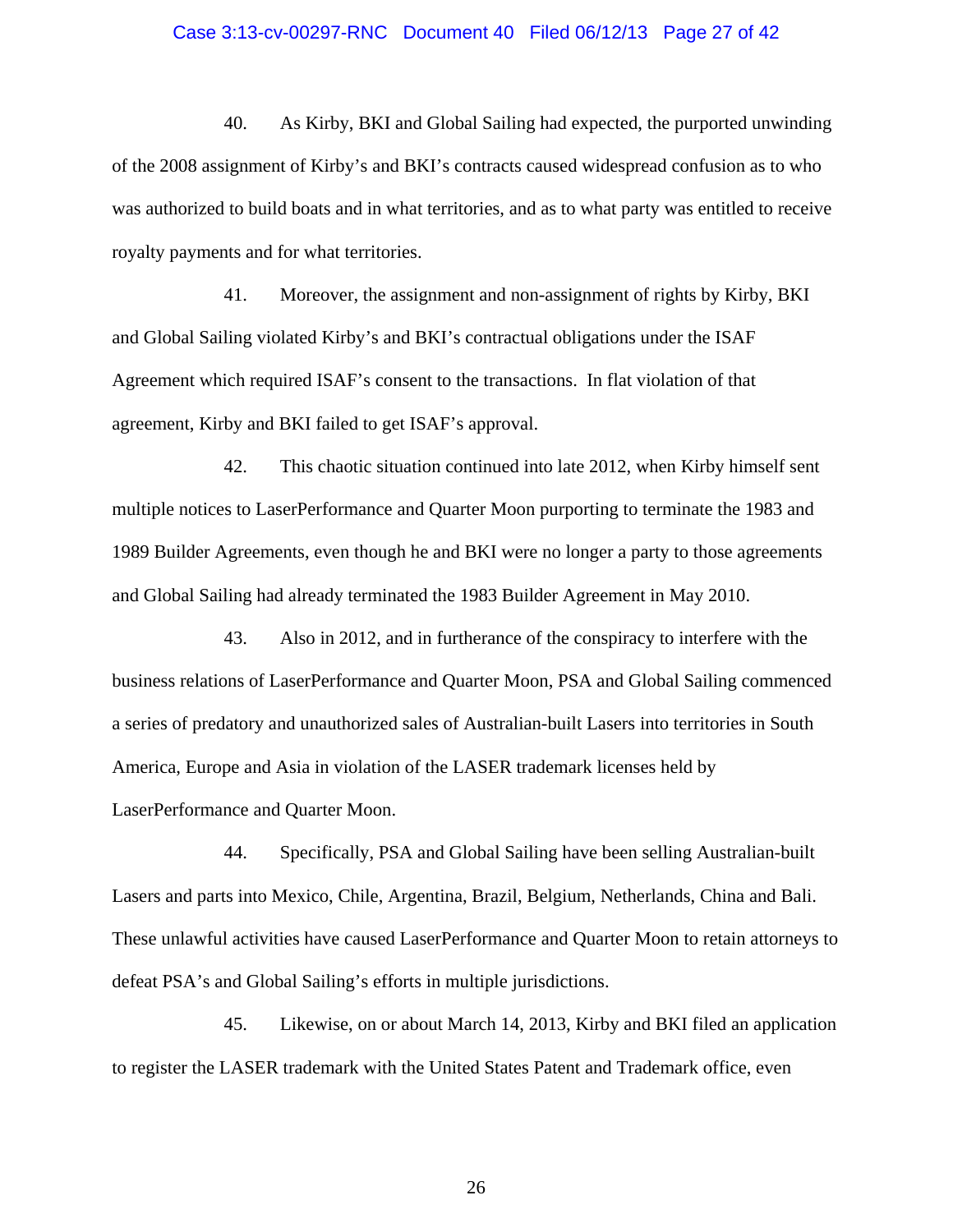#### Case 3:13-cv-00297-RNC Document 40 Filed 06/12/13 Page 28 of 42

though they well know they have no rights to the mark, which is owned by Karaya (Jersey) Limited and licensed to Quarter Moon.

46. Kirby and BKI then commenced this lawsuit in April 2013, with Mr. Whitmyer -- Global Sailing's lawyer -- as their attorney. The complaint asserts, without any basis, that defendants LaserPerformance and Quarter Moon had infringed on the trademark BRUCE KIRBY and had breached the Builder Agreements, notwithstanding that Kirby and BKI have no standing to make any of the claims.

#### **The End Game: "The Kirby Torch"**

47. Frustrated by their inability to completely destroy LaserPerformance and Quarter Moon, Global Sailing, PSA, Kirby and BKI have announced that Kirby, (the public face of the conspiracy) had started a new class of sailboat, called the "Kirby Torch."

48. Kirby, BKI, Global Sailing and PSA advertise the "Torch" as the exact same sailboat as the Laser, but with a different name.

49. In clear breach of the exclusive license terms of the 1983 and 1989 Builder Agreements, Kirby and BKI purport to have licensed the same "design rights" to PSA (for Asia and Oceania) and builders in Canada (for the Americas) and the Netherlands (for Europe, Africa and the Middle East).

50. Kirby, BKI, Global Sailing and PSA have launched a world-wide publicity campaign wrongfully impugning the integrity of LaserPerformance and Quarter Moon and falsely accusing them of building Lasers that require frequent repairs and of failing to make necessary parts available. Indeed, Kirby has falsely accused LaserPerformance, ISAF and ILCA of trying to "steal the Kirby Sailboat from its designer."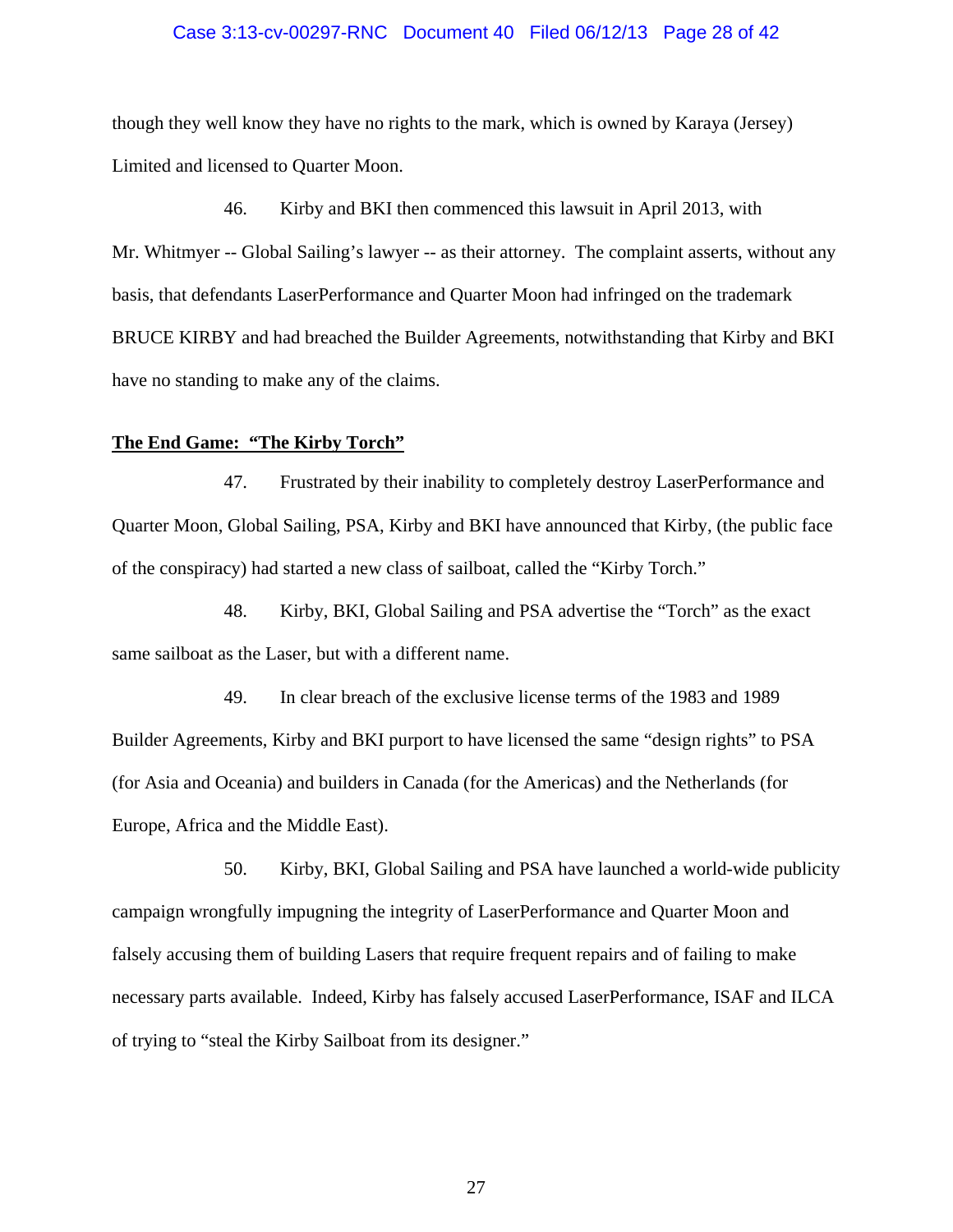## Case 3:13-cv-00297-RNC Document 40 Filed 06/12/13 Page 29 of 42

51. This false and defamatory publicity is in furtherance of the conspirators' campaign to damage the business reputation and interfere with the business relations of LaserPerformance and Quarter Moon and to destroy the Laser class.

# **Kirby Revealed The Construction Manual To The Public In Violation Of His Agreement To Keep It Confidential\_\_\_\_\_\_**

52. On information and belief, during the 1980s, Performance Sailcraft Europe Limited, the former name of LaserPerformance, together with other builders of Laser sailboats, developed what has come to be known as the "Construction Manual." The Construction Manual contained confidential information with respect to the manufacture of Laser sailboats, including the hull, rigging, sails and related materials. Although Kirby had contributed to information contained in the Construction Manual, he was not its sole author or owner. ILCA together with LaserPerformance and other builders developed the Construction Manual.

53. On or about November 11, 2005, Kirby and BKI entered into an agreement (the "November 2005 Agreement") by which the parties agreed to keep all information contained in the Construction Manual strictly confidential. The other parties to the November 2005 Agreement were builders Performance Sailcraft Europe Limited (the former name of LaserPerformance); Vanguard Sailboats, Inc. (d/b/a name of Quarter Moon); PSA; and Performance Sailcraft Japan. ILCA was also a party to the November 2005 Agreement.

54. The November 2005 Agreement states that the parties are "signatories" to the 1993 Construction Manual as reissued by the Chief Measurer of ILCA, as amended. As signatories they were all "owners" of the Construction Manual.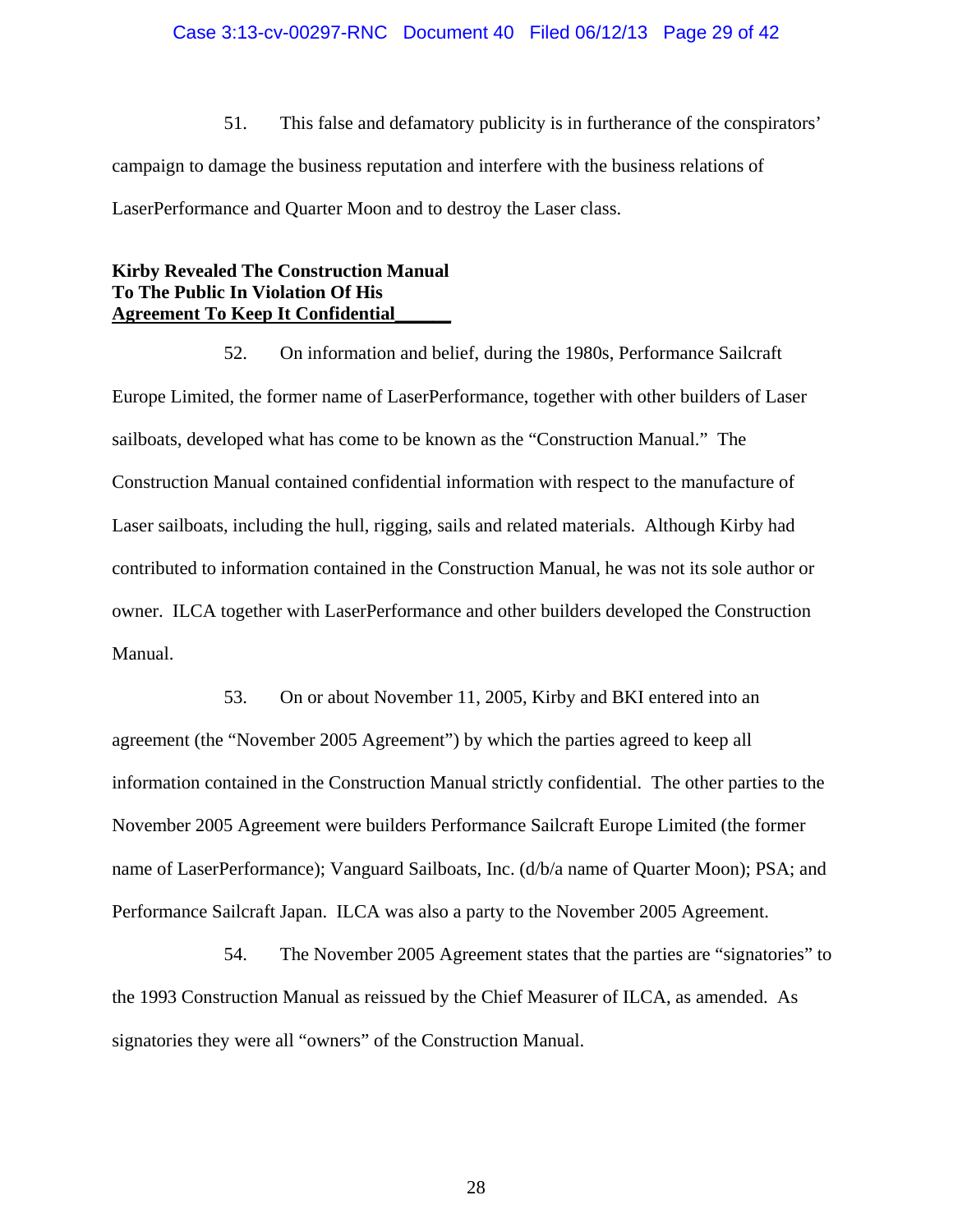## Case 3:13-cv-00297-RNC Document 40 Filed 06/12/13 Page 30 of 42

55. One of the objectives of the November 2005 agreement was to keep the Construction Manual confidential such that unauthorized builders could not obtain the methods and means of building Lasers that are contained in the Construction Manual.

56. On or about June 21, 2007, Kirby and BKI made public the contents of the Construction Manual by depositing it with the United States Copyright Office and registering it for a United States Copyright, which they had no right to do.

57. By making public the contents of the Construction Manual in breach of their promise not to do so, Kirby and BKI enabled unauthorized builders to use the Construction Manual as a reference for constructing boats that mimicked Lasers being manufactured and sold by the authorized builders. These unauthorized builders competed for customers with LaserPerformance and Quarter Moon and their predecessors, causing them to lose substantial sales.

## **LaserPerformance And Quarter Moon Overpaid Royalties To Kirby, BKI And Global Sailing**

58. Pursuant to the 1983 Builder Agreement and the 1989 Builder Agreement (as amended in 1997), Kirby, BKI and/or Global Sailing were due two percent of the wholesale price for each Kirby Sailboat manufactured and sold after deducting the value of any returns or credits.

59. Between 2007 and 2011, LaserPerformance overpaid Kirby, BKI and/or Global Sailing more than \$250,000 in royalties that were not due pursuant to the terms of the Builder Agreement. None of the overpayments has been repaid to or credited to LaserPerformance or Quarter Moon.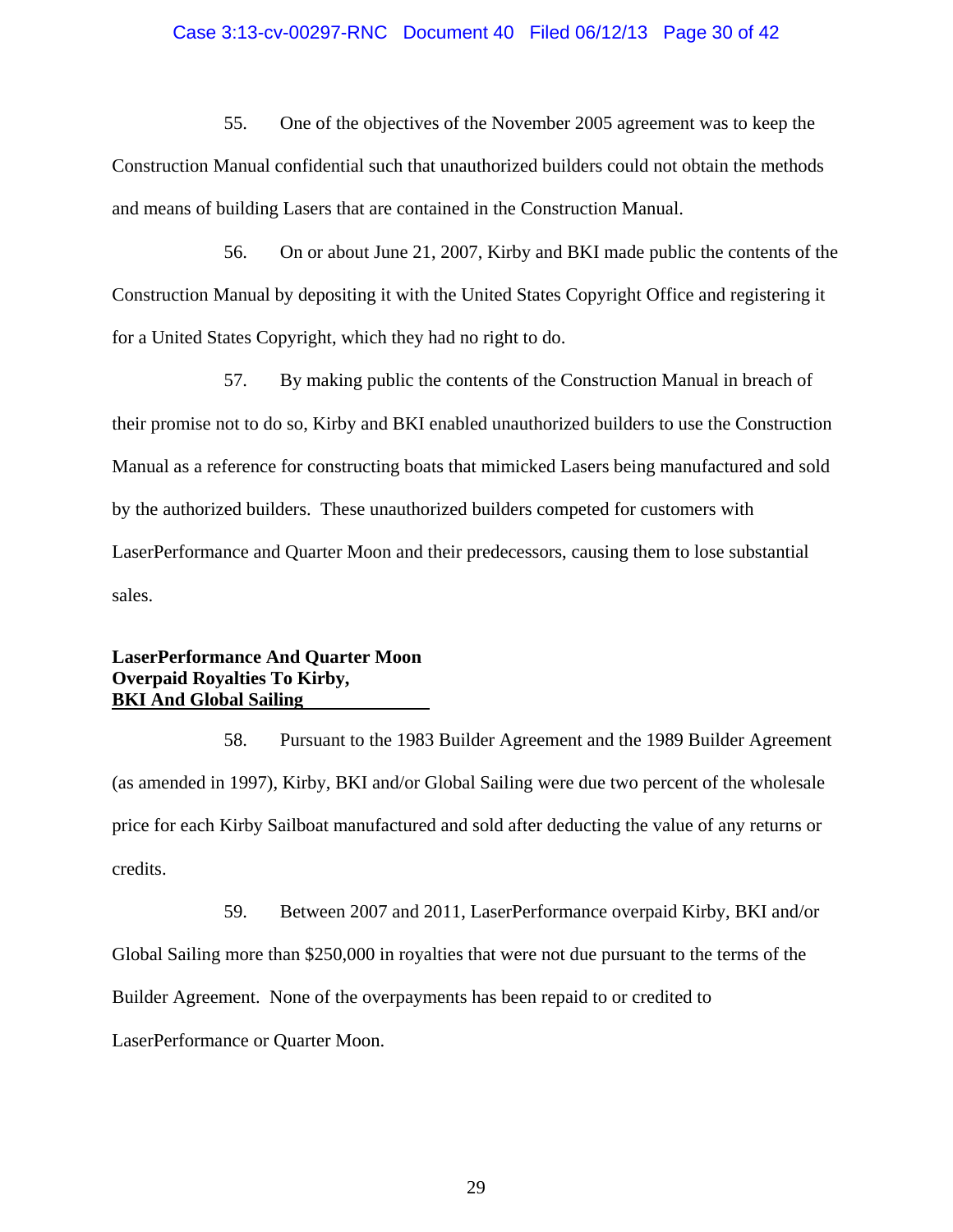#### Case 3:13-cv-00297-RNC Document 40 Filed 06/12/13 Page 31 of 42

# **Kirby, BKI And Global Sailing's Efforts To Intimidate ISAF, ILCA, LaserPerformance And Quarter Moon\_\_\_\_\_\_\_\_\_\_\_**

60. Consistent with their conspiracy to crush LaserPerformance and Quarter Moon, Kirby, BKI and Global Sailing set out upon a course of conduct designed to intimidate ISAF and ILCA into supporting the conspirators' goals.

61. Kirby, BKI and Global Sailing at first tried to ignore ISAF and ILCA. Thus, although the ISAF Agreement, signed by Kirby and BKI in 1983, clearly required that Kirby and BKI obtain the approval of ISAF and ILCA for Kirby's and BKI's purported 2008 assignment to Global Sailing of Kirby's rights under the ISAF Agreement, they ignored that obligation.

62. Upon learning of Kirby's and BKI's sale and assignment, as well as Global Sailing's unilateral 2010 termination of the 1983 Builder Agreement with LaserPerformance, ISAF refused to approve the assignment because it was not in the best interests of the sport to have one licensed builder ostensibly control another in this fashion.

63. After Global Sailing terminated the 1983 Builder Agreement between Kirby and BKI and LaserPerformance, Global Sailing tried to intimidate ISAF and ILCA into joining Global Sailing in its efforts to obtain LaserPerformance's rights in China in exchange for a renewal of the 1983 Builder Agreement to retain building rights in Europe. On information and belief, Global Sailing threatened to start a new class of competing sailboats if ISAF and ILCA would not join their scheme to put LaserPerformance and Quarter Moon out of business.

64. After sending the notice, Global Sailing purported to direct ISAF not to issue plaques for LaserPerformance Lasers.

65. ISAF and ILCA refused to be intimidated and refused to support Global Sailing's avaricious goals. And Kirby, BKI and Global Sailing have made good on the threat to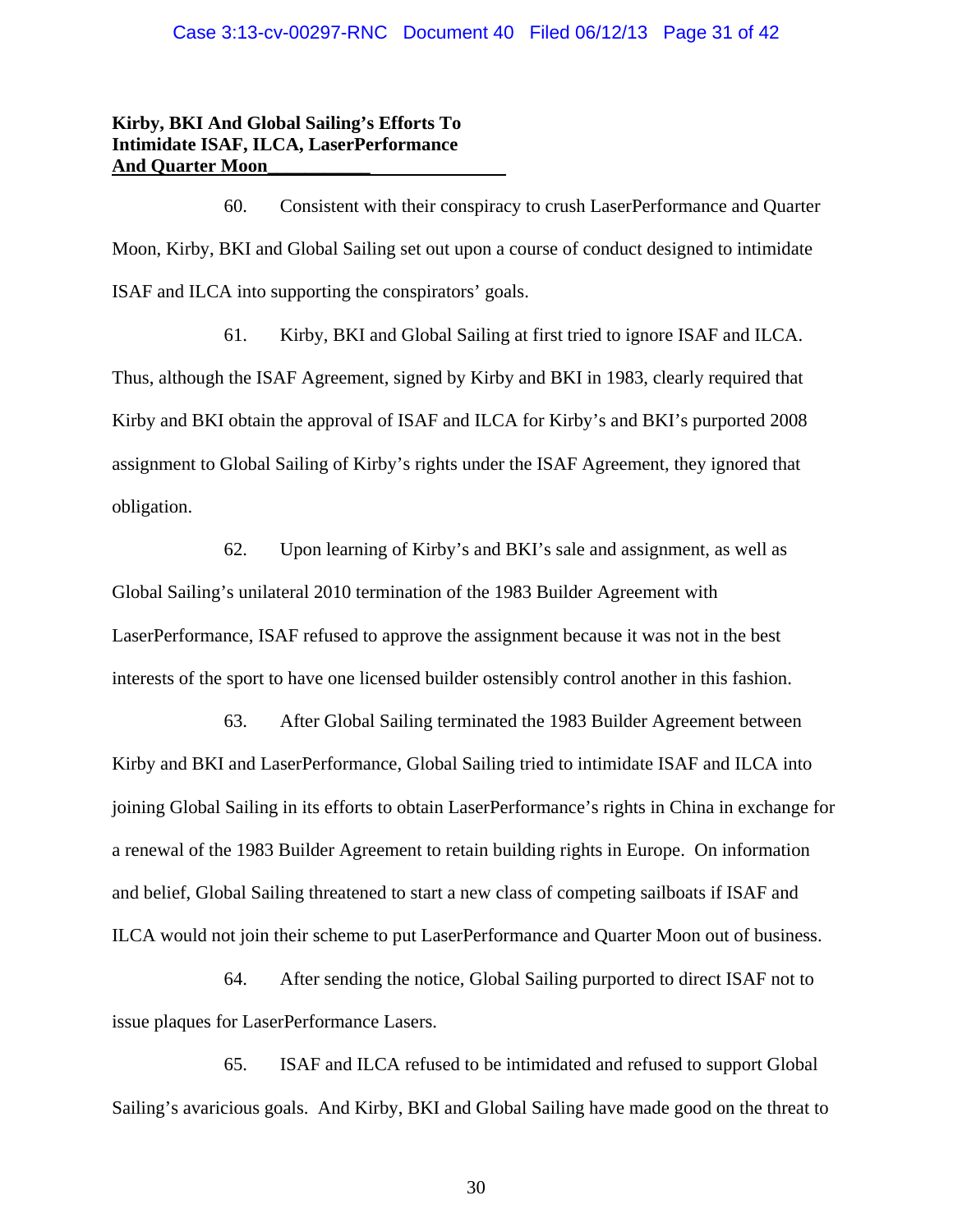## Case 3:13-cv-00297-RNC Document 40 Filed 06/12/13 Page 32 of 42

start a new class: the Kirby Torch. But ISAF and ILCA have remained firm and have refused to recognize the Kirby Torch as a class for international sailboat racing.

66. The ultimate act of intimidation by Kirby, BKI and Global Sailing is this lawsuit, naming ISAF and ILCA as defendants. Kirby, BKI and Global Sailing well know that ISAF and ILCA are not-for-profit organizations that are dedicated to promoting and organizing the sport of sailing. Nonetheless, to satisfy their own profit motives, Kirby and BKI (undoubtedly financed by Global Sailing) has embroiled ISAF and ILCA in distracting and expensive litigation.

# **Kirby, BKI And Global Sailing Have Refused To Resolve The Issues Affecting The Laser Class**

67. In their role as the governing bodies of the sport of sailing and of the Laser Class, respectively, ISAF and ILCA have made repeated efforts to resolve the issues affecting the Laser Class, as exemplified by this lawsuit.

68. LaserPerformance and Quarter Moon have repeatedly agreed to meet in an effort to resolve globally the many issues affecting the Laser Class. Thus, in January 2013, ISAF approached the parties suggesting mediation. LaserPerformance and Quarter Moon agreed. Kirby, BKI and Global Sailing refused.

69. Likewise, ISAF and ILCA proposed a mediation even after this lawsuit had been commenced, in late May 2013. LaserPerformance and Quarter Moon agreed. Again, Kirby and BKI refused to mediate the issues and refused even to involve their co-conspirator Global Sailing.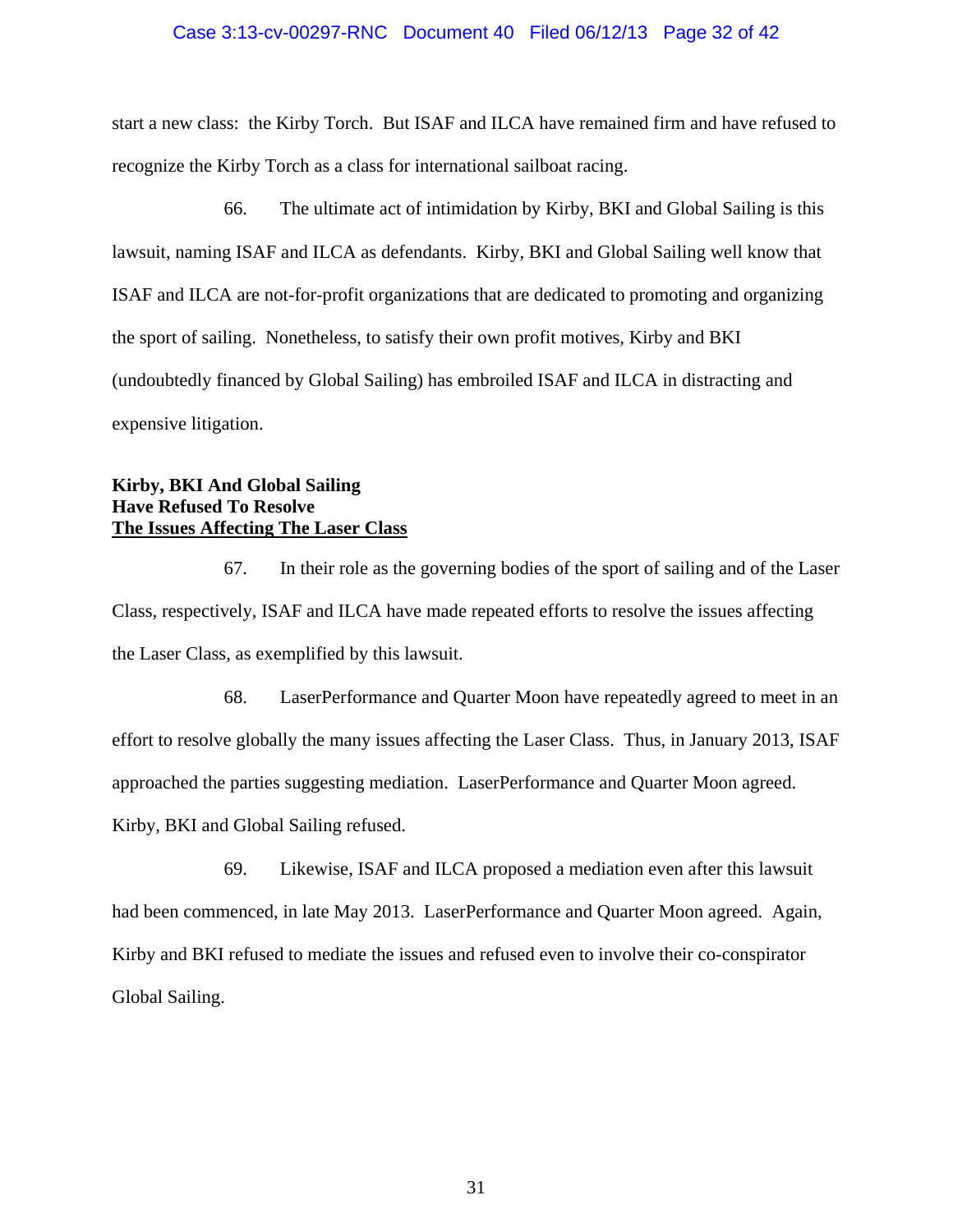## Case 3:13-cv-00297-RNC Document 40 Filed 06/12/13 Page 33 of 42

70. Accordingly, and unfortunately for the sport of sailing and the Laser Class in particular, LaserPerformance and Quarter Moon are compelled to answer Kirby's and BKI's baseless charges and make public the conspiracy among Kirby, BKI, Global Sailing and PSA.

# **FIRST COUNTERCLAIM Declaratory Judgment That Kirby And BKI Have No Rights Under The Builder Agreements (Against Kirby And BKI)**

71. LaserPerformance and Quarter Moon incorporate by reference the allegations contained in Paragraphs 1 through 70 of the counterclaims.

72. Kirby and BKI transferred all rights and obligations in the Builder

Agreements to Global Sailing in June 2008.

73. In May of 2010, Global Sailing terminated the 1983 Builder Agreement

with LaserPerformance. The 1989 Builder Agreement with Quarter Moon has not been terminated.

74. Kirby and BKI no longer have any rights or obligations under the 1983 and 1989 Builder Agreements.

75. There is an actual controversy between Kirby and BKI and

LaserPerformance and Quarter Moon regarding the ownership of the rights and obligations of the Builder Agreements because Kirby and BKI have sued LaserPerformance and Quarter Moon in this action for breach of the Builder Agreements.

76. Accordingly, defendants-counterclaim plaintiffs request a judgment declaring that plaintiffs Kirby and BKI have no rights under the 1983 and 1989 Builder Agreements.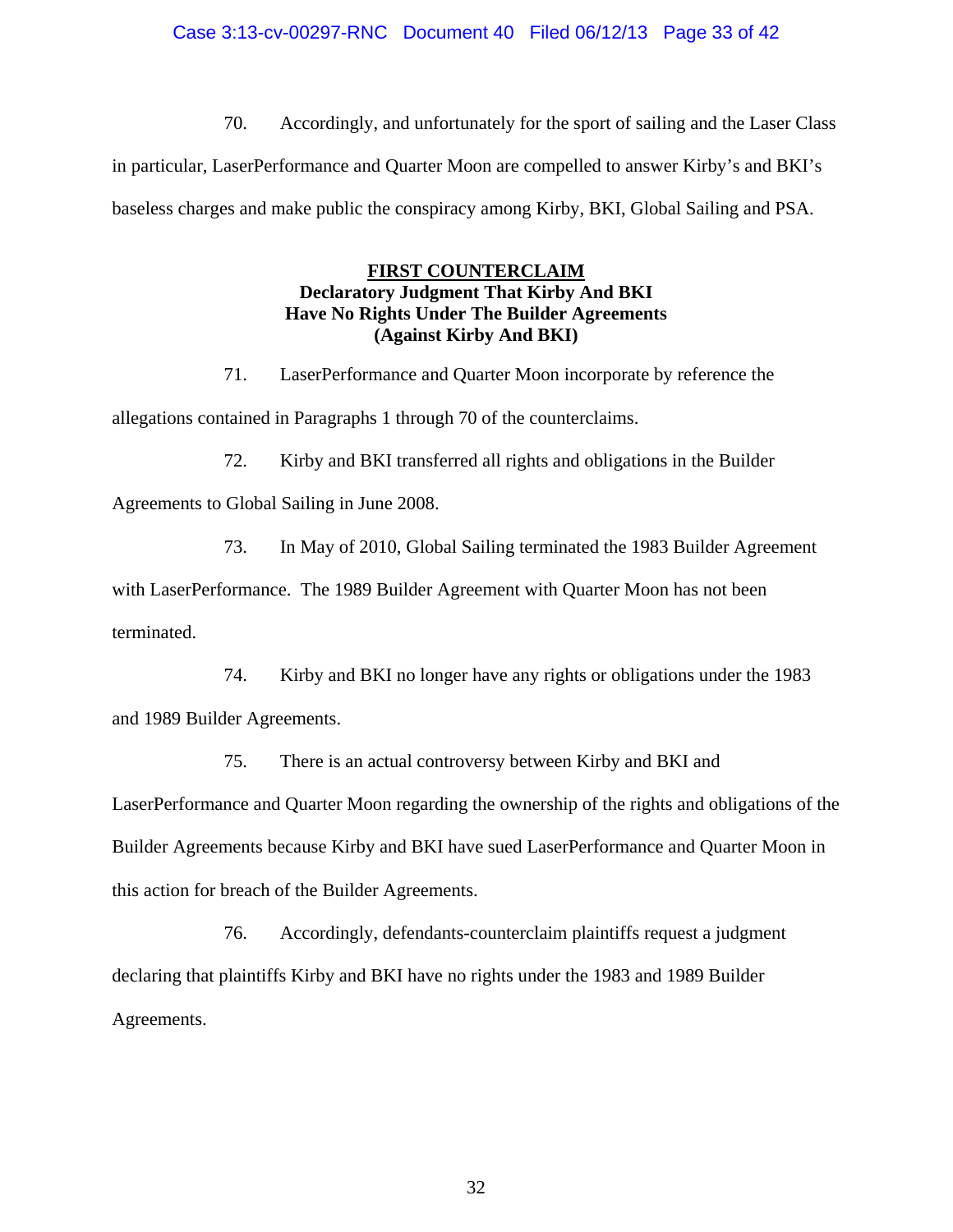# **SECOND COUNTERCLAIM Declaratory Judgment That Kirby And BKI Have No Rights In The "Bruce Kirby" Name Or Trademark (Against Kirby And BKI)**

77. LaserPerformance and Quarter Moon incorporate by reference the allegations contained in Paragraphs 1 through 70 of the counterclaims.

78. In 2008, Kirby and BKI transferred to Global Sailing all trademarks, brand names, trade dress rights, logos, internet domain names and corporate names, together with the goodwill associated with the foregoing, and applications registrations and renewals thereof.

79. On information and belief, Global Sailing owns and controls all rights associated with the BRUCE KIRBY name and trademark, including the licensing of the BRUCE KIRBY name and trademark.

80. Although Kirby and BKI have no rights in the BRUCE KIRBY name and trademark, they have purported to sue for infringement of those rights in Counts I through III of the complaint in this action.

81. There is an actual controversy between Kirby and BKI and LaserPerformance and Quarter Moon regarding the BRUCE KIRBY name and trademark because Kirby and BKI have sued LaserPerformance and Quarter Moon and others in this action, alleging counterfeiting, infringement of the BRUCE KIRBY trademark, unfair competition, false designation of origin and misappropriation of publicity rights.

82. Accordingly, defendants-counterclaim plaintiffs request a judgment declaring that plaintiffs Kirby and BKI have no rights under the 1983 and 1989 Builder Agreements.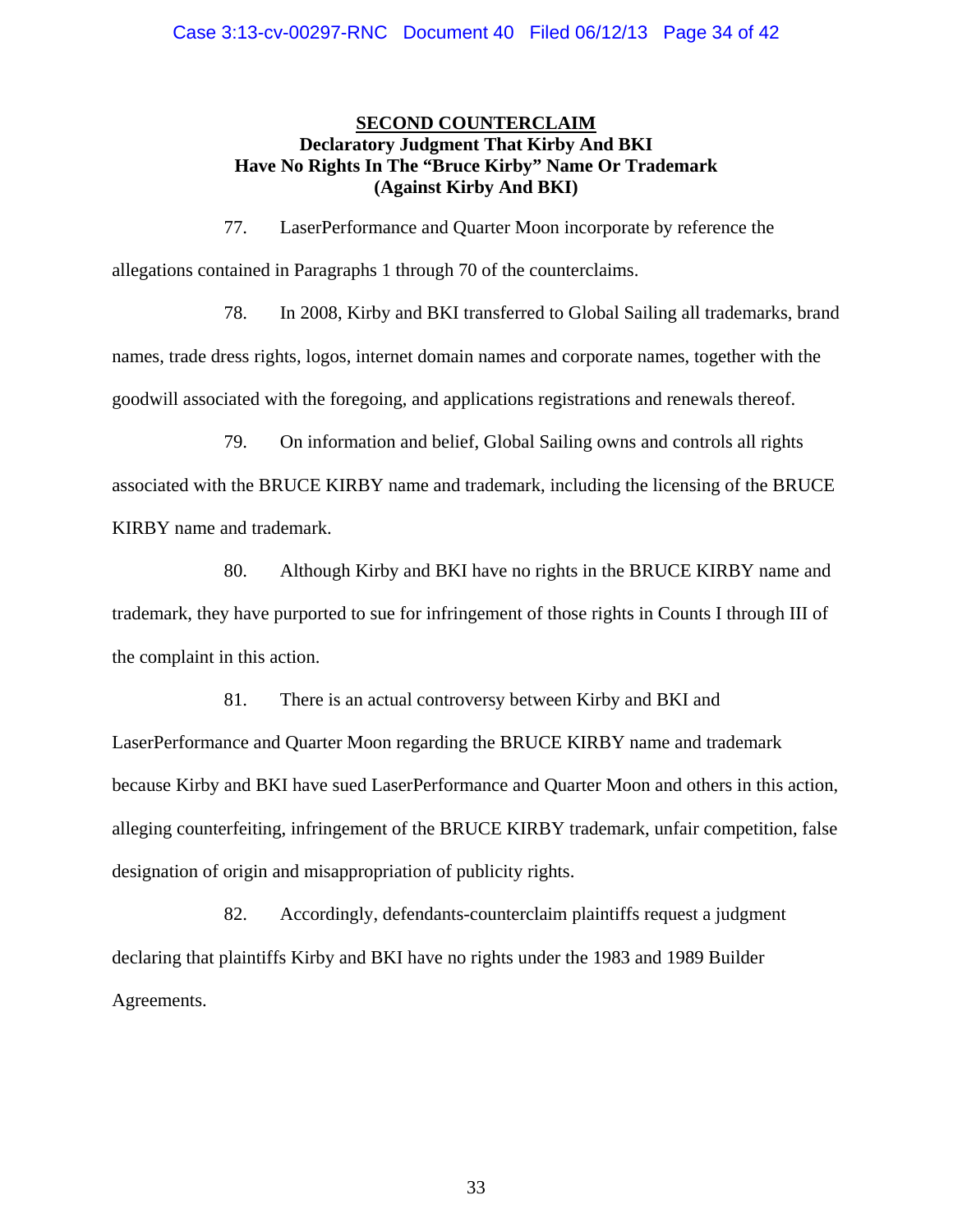# **THIRD COUNTERCLAIM Tortious Interference With Business Relations (Against Kirby, BKI, Global Sailing And PSA)**

83. LaserPerformance and Quarter Moon incorporate by reference the

allegations contained in Paragraphs 1 through 70 of the counterclaims.

84. LaserPerformance and Quarter Moon have extensive business

relationships with thousands of customers to which they sell Lasers.

85. As long time participants in the sailing market, Kirby, BKI, Global Sailing and PSA knew of the business relationships between LaserPerformance and Quarter Moon and their customers.

86. Kirby, BKI and Global Sailing intentionally interfered with the business relationships between LaserPerformance and Quarter Moon and their customers by engaging in the transfer to Global Sailing of rights and obligations under the Builder Agreements and the BRUCE KIRBY name and trademark.

87. Kirby, BKI and Global Sailing intentionally interfered with the business relationships between LaserPerformance and Quarter Moon and their customers by causing Global Sailing to terminate the 1983 Builder Agreement.

88. Kirby and BKI intentionally interfered with the business relationships between LaserPerformance and Quarter Moon and their customers by initiating and pursuing this baseless lawsuit.

89. Kirby, BKI, Global Sailing and PSA have intentionally interfered with the business relationships between LaserPerformance and Quarter Moon and their customers by launching a world-wide publicity campaign wrongfully impugning the integrity of LaserPerformance and Quarter Moon and falsely accusing them of building Lasers that require frequent repairs and of failing to make necessary parts available. Indeed, Kirby has falsely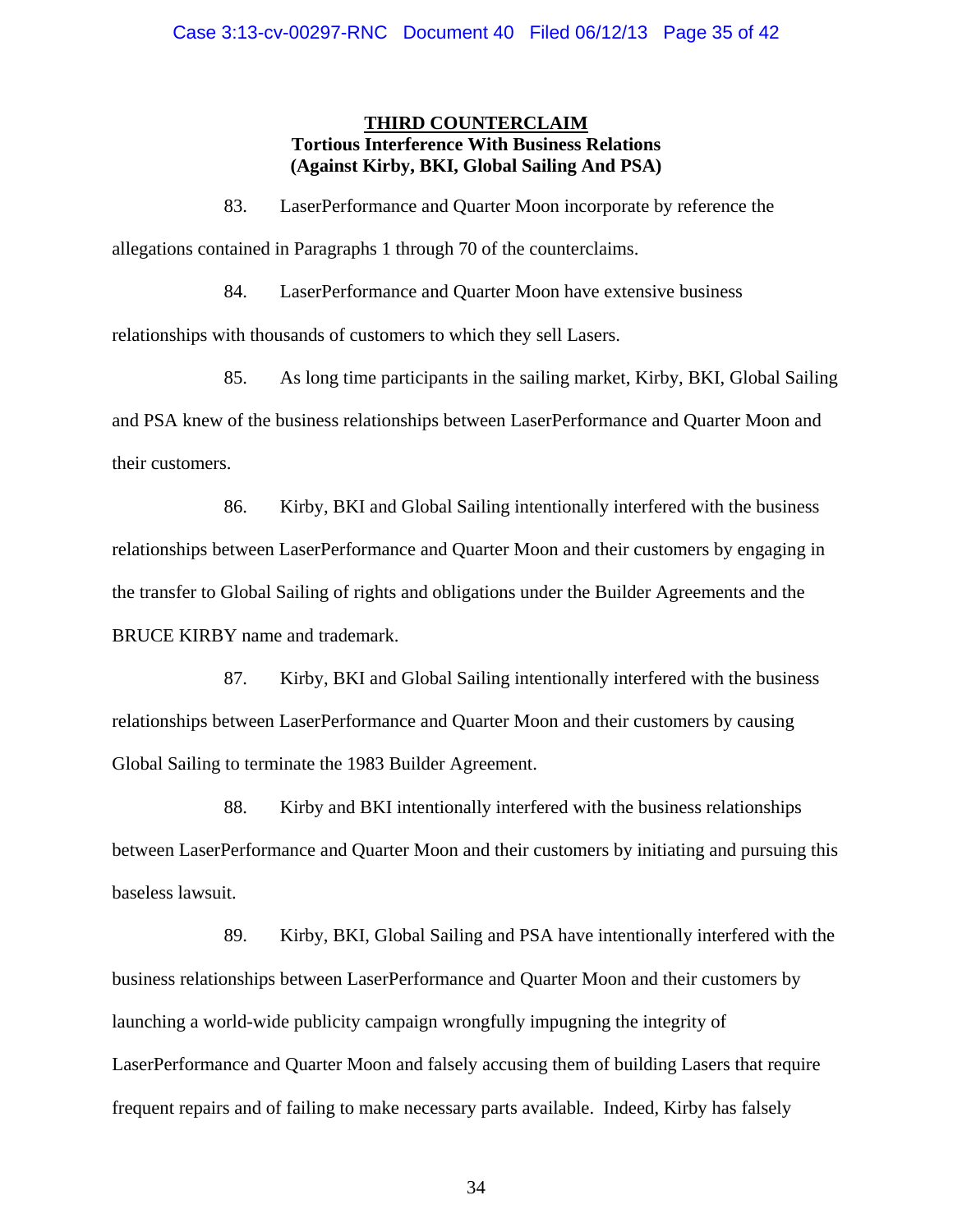# Case 3:13-cv-00297-RNC Document 40 Filed 06/12/13 Page 36 of 42

accused LaserPerformance, ISAF and ILCA of trying to "steal the Kirby Sailboat from its designer."

90. Kirby, BKI, Global Sailing and PSA intentionally interfered with the business relationships between LaserPerformance and Quarter Moon and their customers by creating and advertising the "Kirby Torch."

91. In all of the actions referred to above, Kirby, BKI, Global Sailing and PSA acted maliciously with the objective of destroying the business of LaserPerformance and Quarter Moon.

92. As a result of the tortious interference by Kirby, BKI, Global Sailing and PSA, Laser Performance and Quarter Moon have been damaged in an amount to be established at trial in excess of \$10 million.

# **FOURTH COUNTERCLAIM Conspiracy To Tortiously Interfere With Business Relations (Against Kirby, BKI, Global Sailing And PSA)**

93. LaserPerformance and Quarter Moon incorporate by reference the allegations contained in Paragraphs 1 through 70 of the counterclaims.

94. On information and belief, Kirby, BKI, Global Sailing and PSA entered into a conspiratorial agreement to tortiously interfere with the business relationships between LaserPerformance and Quarter Moon and their customers, as set forth in paragraphs 50 and 84 through 92, above.

95. As a result of the conspiracy, LaserPerformance and Quarter Moon have

been damaged in an amount to be established at trial in excess of \$10 million.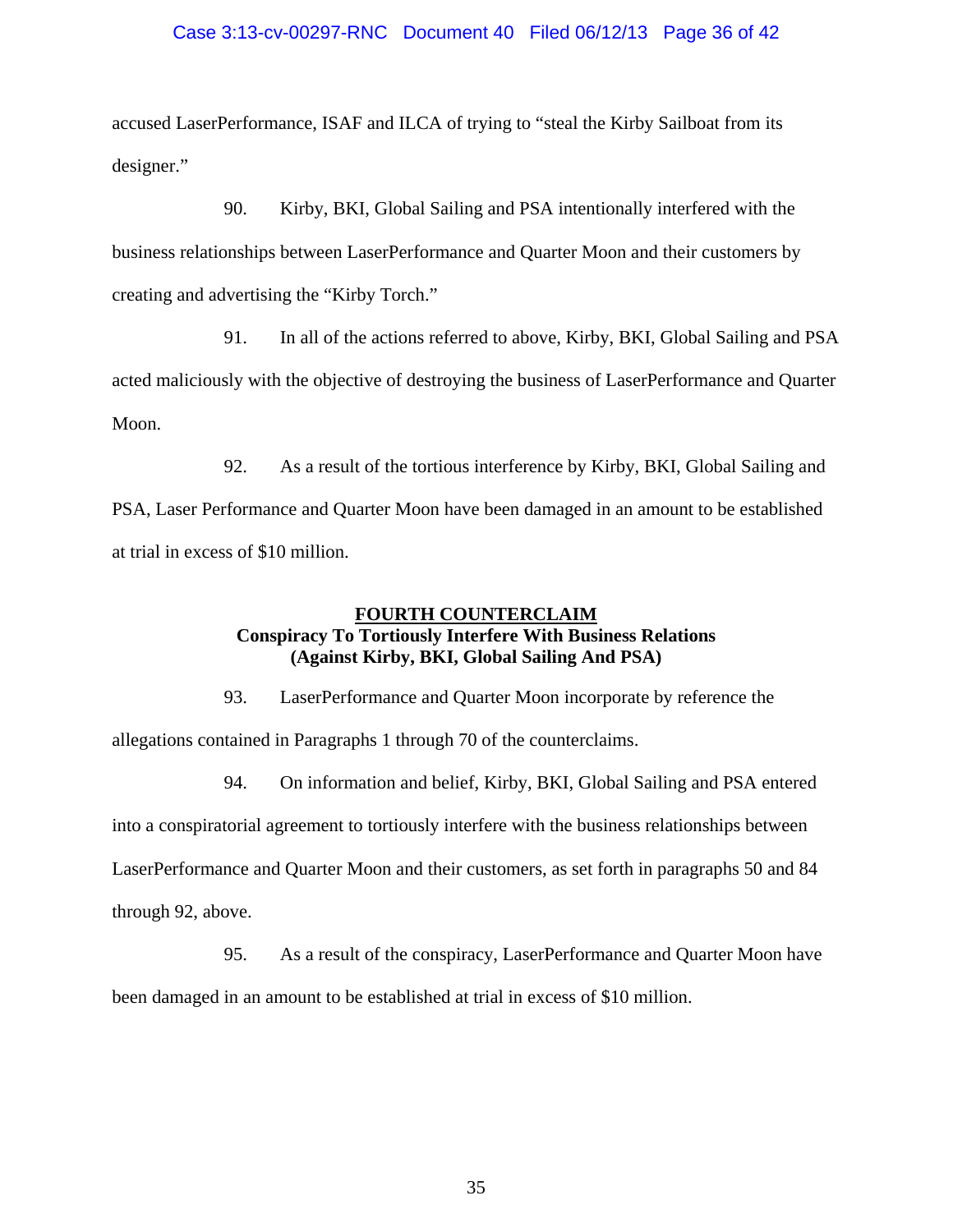## **FIFTH COUNTERCLAIM Violation of the Connecticut Unfair Trade Practices Act (By Quarter Moon Against Kirby, BKI, Global Sailing And PSA)**

96. Quarter Moon incorporates by reference the allegations contained in Paragraphs 1 through 70 of the counterclaims.

97. Kirby, BKI, Global Sailing and PSA have engaged in the following unfair trade practices in the advertising, sale, offering for sale and distribution of the Laser, the Kirby Sailboat and/or the Kirby Torch:

(a) Kirby, BKI and Global Sailing intentionally interfered with the business relationships between Quarter Moon and its customers by engaging in the transfer to Global Sailing of rights and obligations under the 1989 Builder Agreement and the BRUCE KIRBY name and trademark.

(b) Kirby and BKI intentionally interfered with the business relationships between Quarter Moon and its customers by initiating and pursuing this baseless lawsuit.

(c) Kirby, BKI, Global Sailing and PSA intentionally interfered with the business relationships between Quarter Moon and its customers by creating and advertising the "Kirby Torch."

98. In all of the actions referred to above, Kirby's, BKI's, Global Sailing's and PSA's unfair and deceptive trade practices caused a substantial and unjustified injury to Quarter Moon, which could not have been avoided and is likely to mislead consumers. The injury to Quarter Moon is not outweighed by any countervailing benefits to consumers or by legitimate competition.

99. Kirby, BKI, Global Sailing and PSA have launched a world-wide publicity campaign wrongfully impugning the integrity of Quarter Moon and falsely accusing it of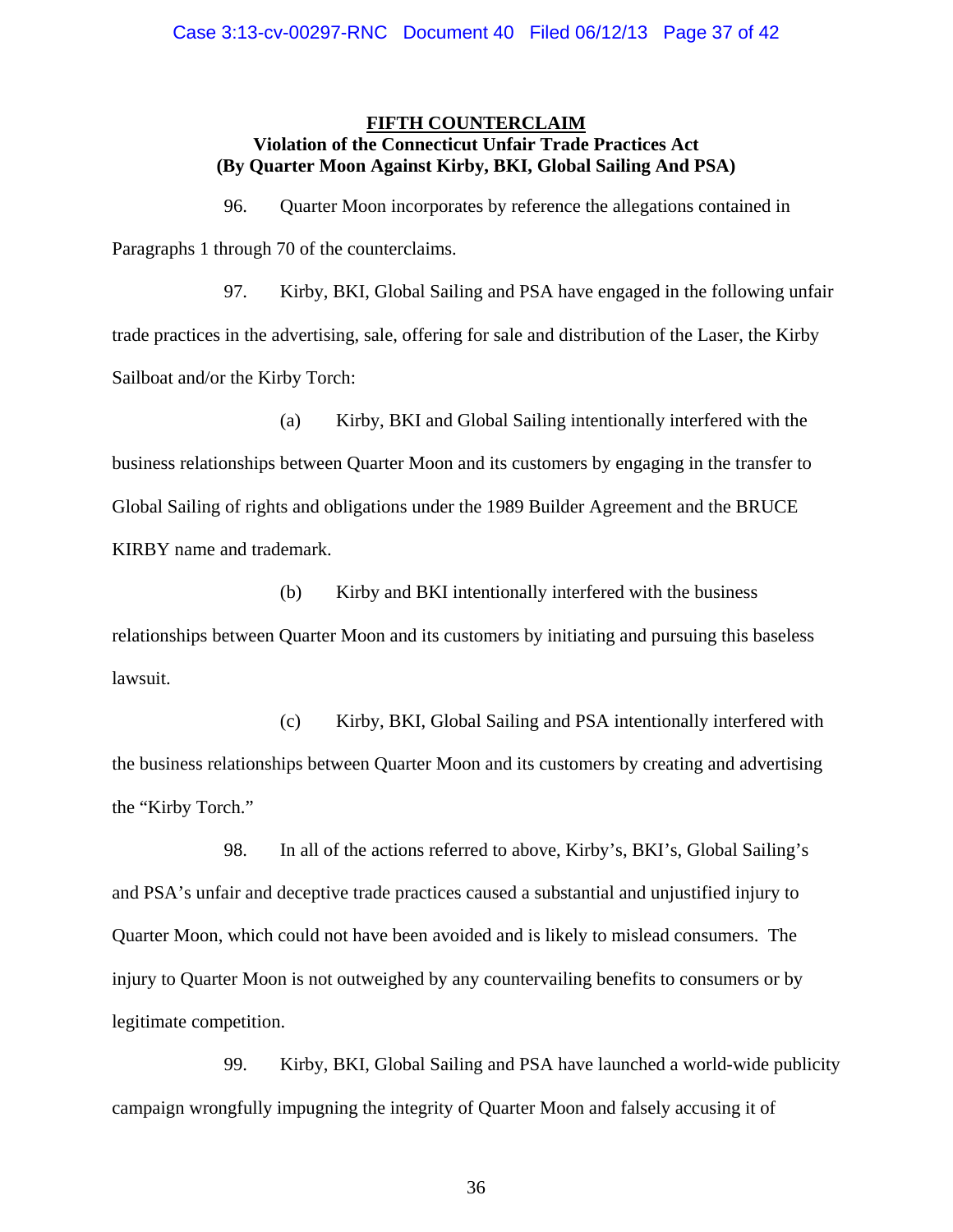### Case 3:13-cv-00297-RNC Document 40 Filed 06/12/13 Page 38 of 42

building Lasers that require frequent repairs and of failing to make necessary parts available. The misleading misrepresentations are material, and likely to affect consumer decisions and conduct because the misrepresentations speak to the quality of the Lasers manufactured and sold by Quarter Moon.

100. Kirby's, BKI's, Global Sailing's and PSA's unfair and deceptive trade practices demonstrate a reckless indifference to the rights of Quarter Moon, and reveal that Kirby, BKI, Global Sailing and PSA acted out of malice to injure Quarter Moon.

101. Quarter Moon has suffered an ascertainable loss in an amount to be determined at trial, but in excess of \$1 million, as a result of Kirby's, BKI's, Global Sailing's and PSA's unfair and deceptive trade practices.

# **SIXTH COUNTERCLAIM Breach Of The 1983 Builder Agreement (By LaserPerformance Against Kirby, BKI And Global Sailing)**

102. LaserPerformance incorporates by reference the allegations contained in Paragraphs 1 through 70 of the counterclaims.

103. Pursuant to Section 2.3 of the 1983 Builder Agreement, Kirby, BKI and later Global Sailing granted to LaserPerformance's predecessor in interest the exclusive license of the "design rights" to manufacture, sell and market the "Kirby Sailboat" in the "Licensed Territory." This Licensed Territory is defined in the agreement as Europe, certain countries in Africa and the Middle East.

104. As consideration for this exclusive license, LaserPerformance agreed to and did pay certain royalties to Kirby, BKI and later Global Sailing.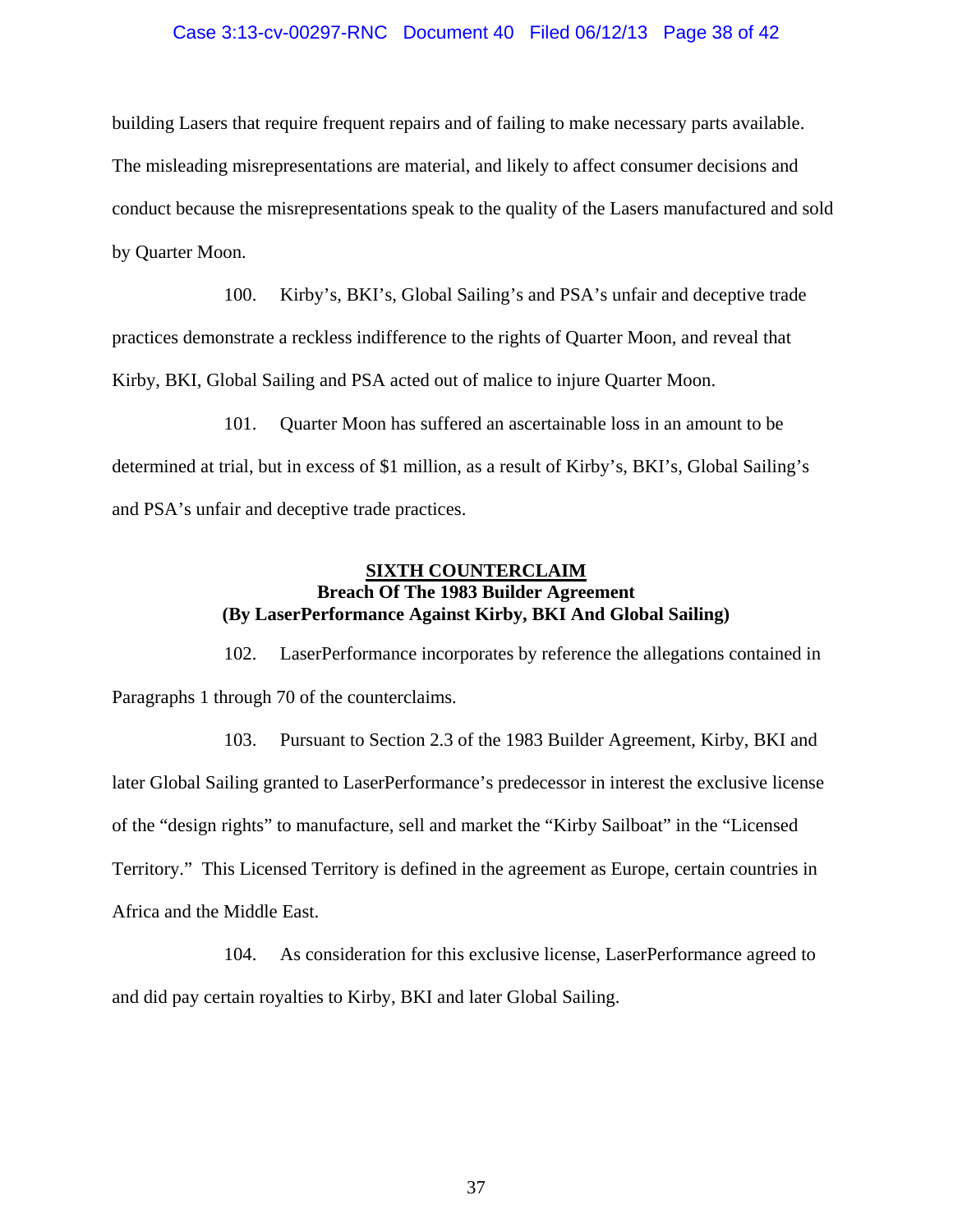105. Kirby, BKI and Global Sailing have breached Section 2.3 of the 1983

Builder Agreement by licensing the same "design rights" to a builder in the Netherlands to build the so-called "Kirby Torch" in LaserPerformance's Licensed Territory.

106. As a result, LaserPerformance has been damaged in an amount to be determined at trial, in excess of \$1 million.

# **SEVENTH COUNTERCLAIM Breach Of The 1989 Builder Agreement (By Quarter Moon Against Kirby, BKI And Global Sailing)**

107. Quarter Moon incorporates by reference the allegations contained in Paragraphs 1 through 70 of the counterclaims.

108. Pursuant to Section 2.1 of the 1989 Builder Agreement, Kirby, BKI and later Global Sailing granted to Quarter Moon's predecessor in interest the exclusive license of the "design rights" to produce, market and sell the "Kirby Sailboat" in the "Licensed Territory." This Licensed Territory is defined in the agreement as North America and certain countries in Central and South America.

109. As consideration for this exclusive license, Quarter Moon agreed to and did pay certain royalties to Kirby, BKI and later Global Sailing a royalty for each sailboat built.

110. Kirby, BKI and Global Sailing have breached Section 2.1 of the 1989 Builder Agreement by licensing the same "design rights" to a builder in Canada to build the so-called "Kirby Torch" in Quarter Moon's Licensed Territory.

111. As a result, Quarter Moon has been damaged in an amount to be determined at trial, but in excess of \$1 million.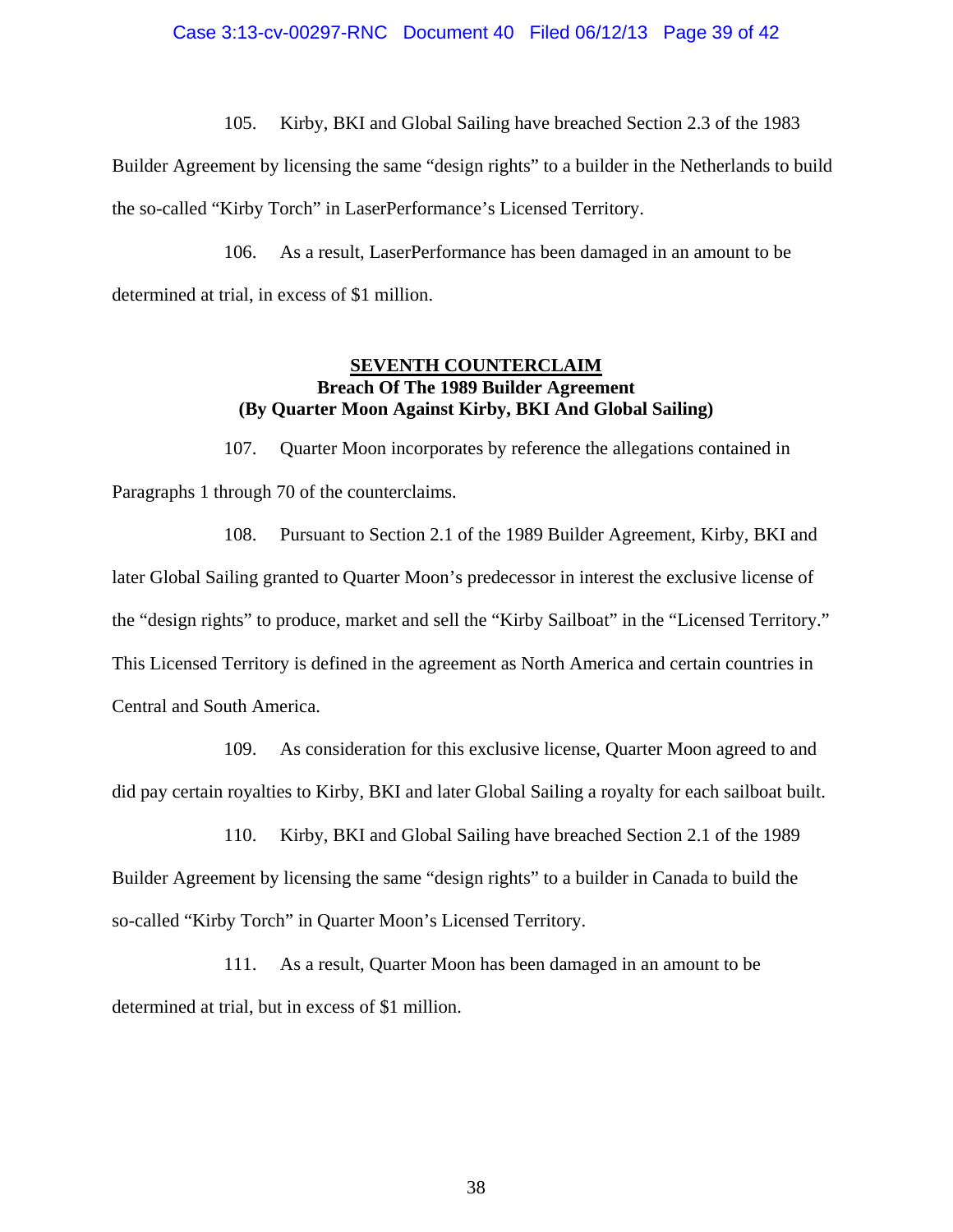# **EIGHTH COUNTERCLAIM Breach Of The November 2005 Agreement (Against Kirby And BKI)**

112. LaserPerformance and Quarter Moon incorporate by reference the allegations contained in Paragraphs 1 through 70 of the counterclaims.

113. Kirby, BKI, LaserPerformance and Quarter Moon are parties to the November 2005 Agreement.

114. Pursuant to Section 4 of the November 2005 Agreement, the parties agreed to "keep all information contained in the Construction Manual strictly confidential."

115. LaserPerformance and Quarter Moon performed their obligations under the November 2005 Agreement by keeping all information in the Construction Manual confidential, and by manufacturing the Kirby Sailboat pursuant to the specifications in the Construction Manual.

116. Kirby and BKI have breached Section 4 of the November 2005 Agreement by depositing a copy of the Construction Manual with the U.S. Copyright Office with an application for copyright protection. On information and belief, the public therefore has access to the contents of the Construction Manual.

117. As a result of Kirby's, BKI's and Global Sailing's breach,

LaserPerformance and Quarter Moon have been damaged because the public (and other builders not parties to the November 2005 Agreement) have access to the confidential specifications in the Construction Manual.

118. Accordingly, LaserPerformance and Quarter Moon have been damaged in an amount to be determined at trial, in excess of \$1 million.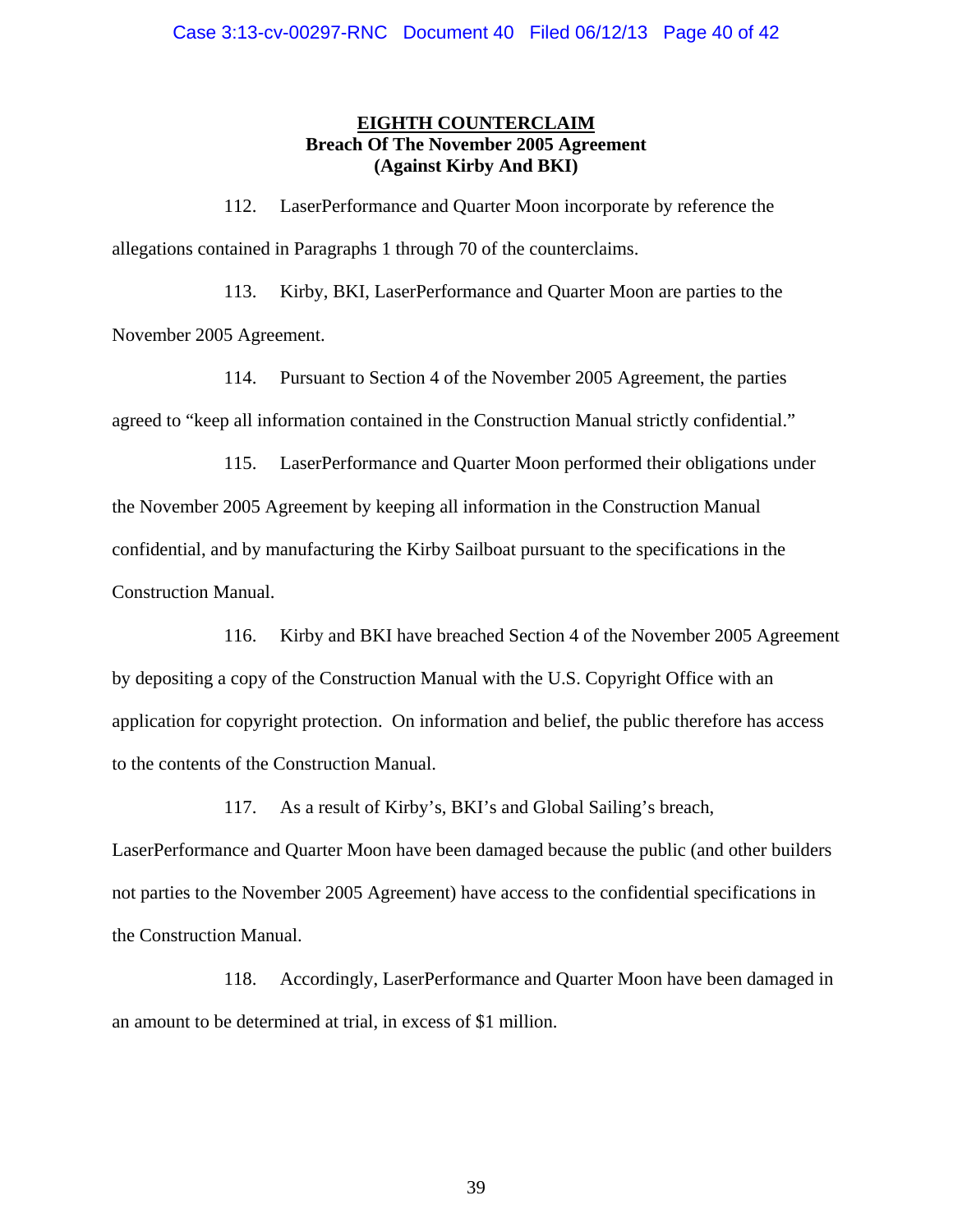# **NINTH COUNTERCLAIM Unjust Enrichment (Against Kirby, BKI And Global Sailing)**

119. LaserPerformance and Quarter Moon incorporate by reference the

allegations contained in Paragraphs 1 through 70 of the counterclaims.

120. From about 2007, LaserPerformance and Quarter Moon overpaid Kirby,

BKI and Global Sailing more than \$250,000 in royalties. Accordingly, Kirby, BKI and Global

Sailing have been unjustly enriched.

121. As a result, LaserPerformance and Quarter Moon have been damaged in

an amount to be determined at trial in excess of \$250,000.

# **Prayer For Relief**

**WHEREFORE**, defendants-counterclaim plaintiffs LaserPerformance and Quarter Moon respectfully seek judgment:

(a) Dismissing plaintiffs' Amended Complaint with prejudice;

(b) Declaring that Bruce Kirby and BKI have no rights in the 1983 and 1989 Builder Agreements;

(c) Declaring that Bruce Kirby and BKI have no rights to the BRUCE KIRBY trademark;

(d) Awarding judgment in an amount to be determined at trial in excess of \$10 million against counterclaim defendants Bruce Kirby, BKI, Global Sailing and PSA on the Third and Fourth counterclaims;

(e) Awarding judgment in an amount to be determined at trial in excess of \$1 million against Kirby, BKI, Global Sailing and PSA on the Fifth Counterclaim;